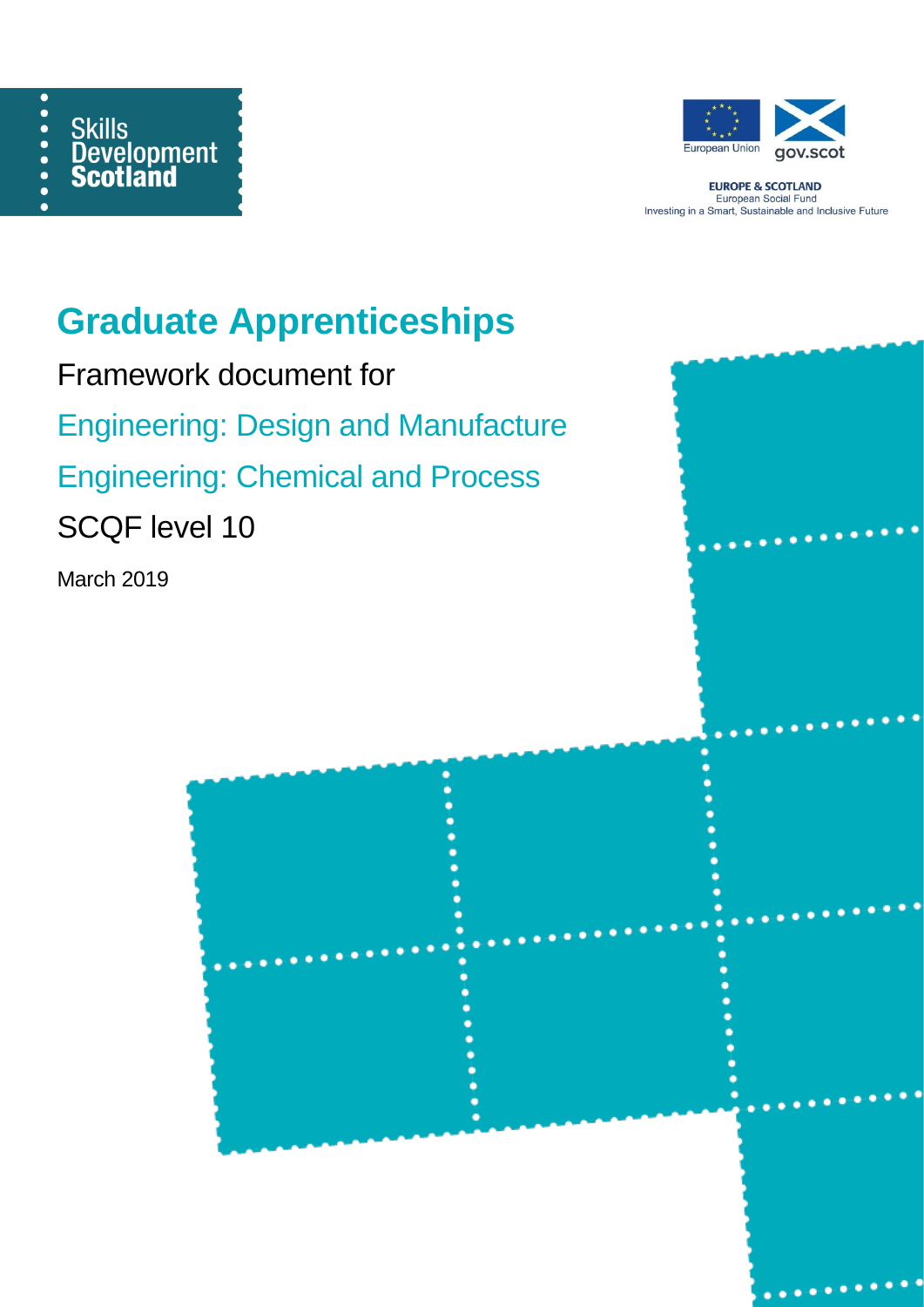## Document control

### **Version history**

|       | <b>Version Revision(s)</b>                                                           | <b>Approved Date</b><br>by |            |
|-------|--------------------------------------------------------------------------------------|----------------------------|------------|
| Final | Approved version                                                                     | <b>SDS</b>                 | 25.04.17   |
| 3.0   | First inclusion of Chemical and Process Engineering<br>outcomes                      | <b>TEG</b>                 | 07.11.18   |
| 4.0   | Agreed Chemical and Process Engineering outcomes                                     | <b>TEG</b>                 | 28.01.19   |
|       | Approved version                                                                     | <b>SDS</b>                 | 27.02.19   |
| Final | Folding in of both EDM and ECP outcomes into one document<br>Inclusion of metaskills | <b>SDS</b>                 | 15.03.2019 |

### **Terms and abbreviations**

| <b>Term</b>     | <b>Meaning</b>                                      |
|-----------------|-----------------------------------------------------|
| <b>BEng</b>     | <b>Bachelor of Engineering</b>                      |
| <b>CAD</b>      | <b>Computer Aid Design</b>                          |
| <b>CAPEX</b>    | <b>Capital Expenditure</b>                          |
| <b>CEng</b>     | <b>Chartered Engineer</b>                           |
| <b>EDM</b>      | <b>Engineering: Design and Manufacture</b>          |
| <b>ERP</b>      | <b>Enterprise Resource Planning</b>                 |
| GA(s)           | Graduate Apprenticeship(s) / Apprentice(s)          |
| <b>IEng</b>     | <b>Incorporated Engineer</b>                        |
| <b>ITT</b>      | <b>Invitation to Tender</b>                         |
| <b>LOPA</b>     | Layer of Protection Analysis                        |
| <b>MRP</b>      | <b>Material Requirements Planning</b>               |
| <b>OPEX</b>     | <b>Operating Expenditure</b>                        |
| <b>PESTLE</b>   | Political, Economic, Social, Legal, Environmental   |
| <b>PI&amp;D</b> | Piping and Instrumentation Design                   |
| QA              | <b>Quality Assurance</b>                            |
| <b>RFP</b>      | <b>Request for Proposal</b>                         |
| <b>SCQF</b>     | <b>Scottish Credit and Qualifications Framework</b> |
| <b>SDS</b>      | <b>Skills Development Scotland</b>                  |
| <b>SWOT</b>     | Strengths, Weaknesses, Opportunities, Threats       |
| <b>TEG</b>      | <b>Technical Expert Group</b>                       |
| <b>WBS</b>      | <b>Work Breakdown Structure</b>                     |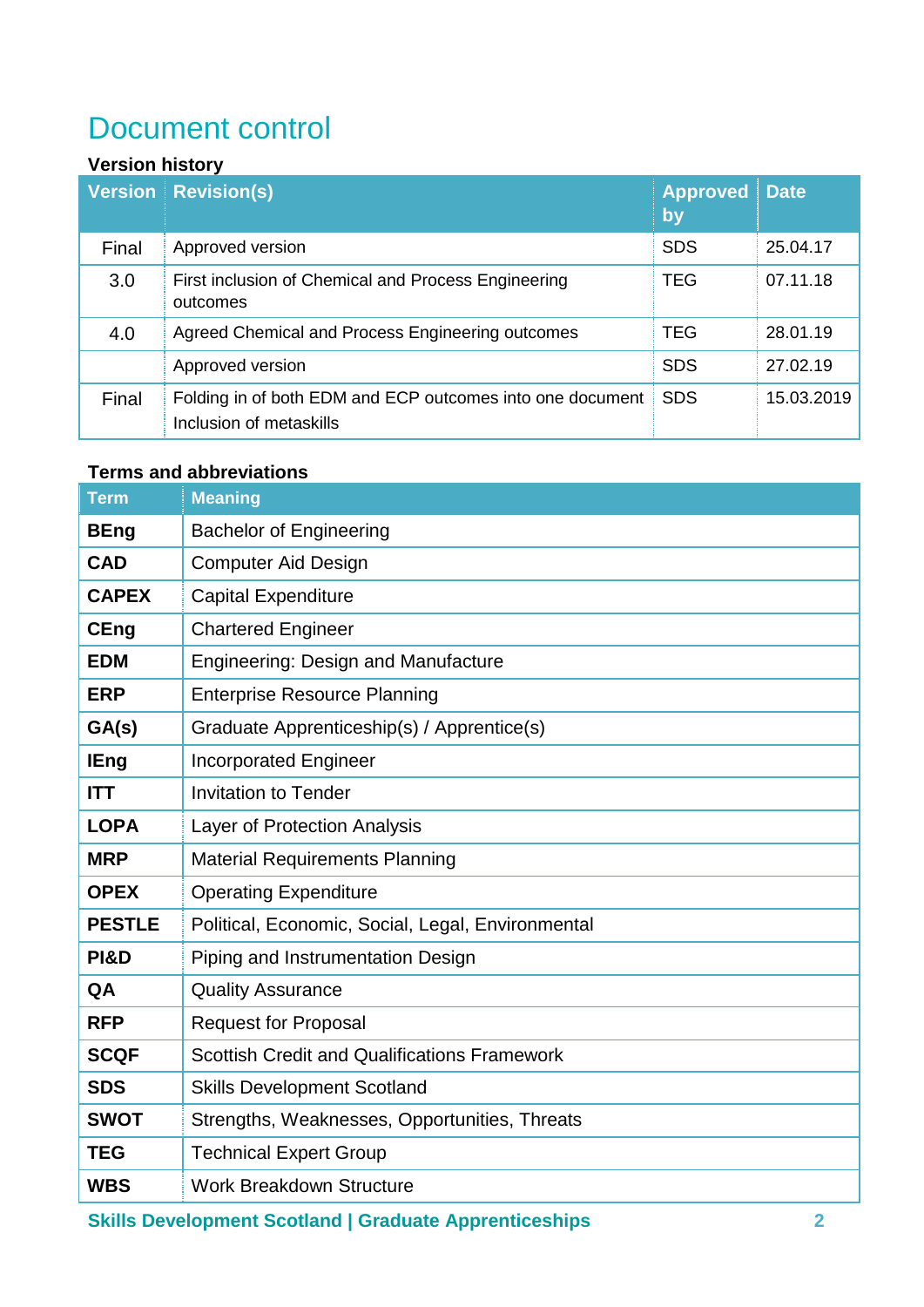### **Contents**

| 1.1 Purpose of the Graduate Apprenticeship framework document4 |  |
|----------------------------------------------------------------|--|
|                                                                |  |
|                                                                |  |
|                                                                |  |
|                                                                |  |
|                                                                |  |
|                                                                |  |
|                                                                |  |
|                                                                |  |
|                                                                |  |
|                                                                |  |
|                                                                |  |
|                                                                |  |
|                                                                |  |
|                                                                |  |
|                                                                |  |
|                                                                |  |
|                                                                |  |
|                                                                |  |
|                                                                |  |
|                                                                |  |
|                                                                |  |
|                                                                |  |
|                                                                |  |
|                                                                |  |

If you need any further information please contact: **GAmbx@sds.co.uk**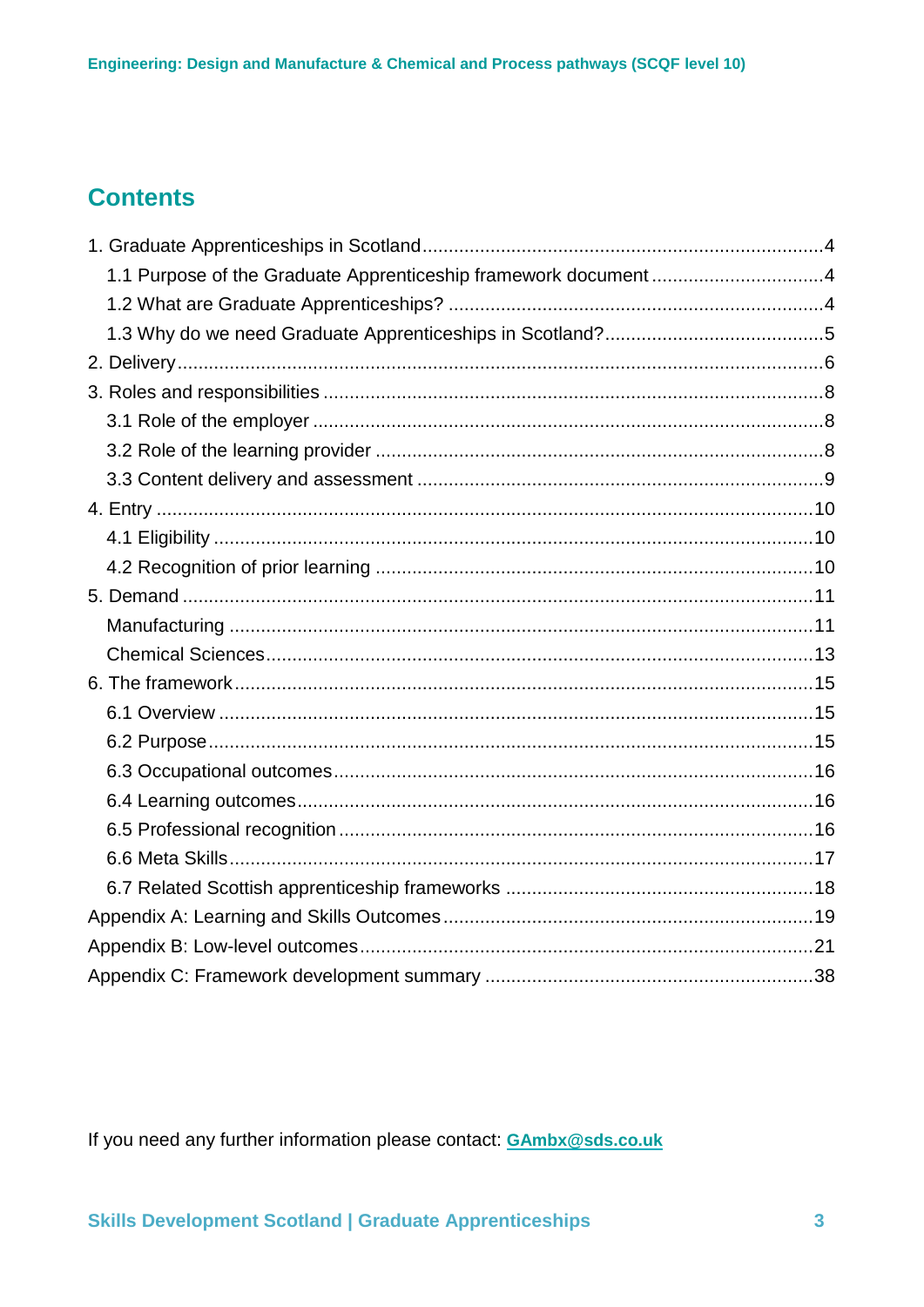### <span id="page-3-0"></span>**1. Graduate Apprenticeships in Scotland**

### <span id="page-3-1"></span>**1.1 Purpose of the Graduate Apprenticeship framework document**

The purpose of this document is to provide employers and learning providers with information required to deliver a Graduate Apprenticeship in either:

- **Engineering: Design and Manufacture (EDM)**
- **Engineering: Chemical and Process (ECP)**

The framework sets out the skills and learning outcomes identified through employer consultation that are required to support the development of this programme.

This framework document should be read in conjunction with the following publications:

- 1. Work-based Learning Principles
- 2. Product Specification at **SCQF level 10**
- 3. Quality Assurance Guidance

This documentation is available on the Skills Development Scotland (SDS) corporate website:

**www.skillsdevelopmentscotland.co.uk**

### <span id="page-3-2"></span>**1.2 What are Graduate Apprenticeships?**

Graduate Apprenticeships (GAs):

- are accredited work-based learning programmes that lead to degrees or degreelevel, professionally recognised qualifications
- are part of the apprenticeship family, supporting the transition into employment by providing work-based learning pathways from Foundation and Modern Apprenticeships to Higher Apprenticeships at SCQF level 8 and Graduate Apprenticeships at SCQF Levels 9 –11
- have been developed as part of the Scottish Government's approach to developing Scotland's young workforce and Skills Development Scotland's work-based learning strategy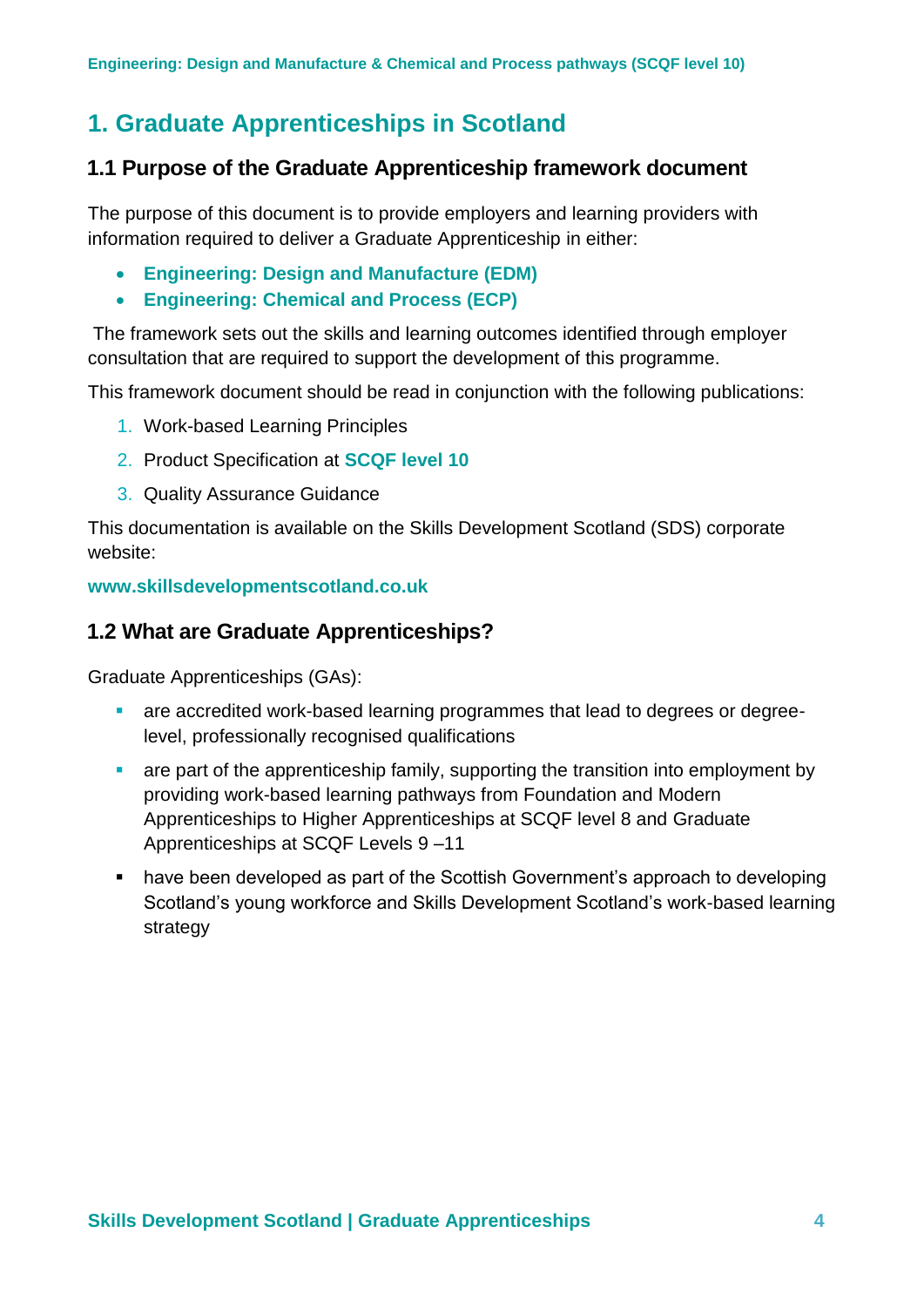### <span id="page-4-0"></span>**1.3 Why do we need Graduate Apprenticeships in Scotland?**

*International experience demonstrates how degree-level apprenticeships can drive economic growth. We believe this approach can benefit the Scottish economy.*

The range of approaches taken in countries including Switzerland and Germany to develop employer-led, work-based learning pathways to learning and employment provide the basis for how Scotland can use work-based learning to improve the operation of the labour market and to deliver economic growth<sup>1</sup>. Skills Development Scotland is now leveraging the development of Graduate Apprenticeships to support this change.

### **1.4 Who develops Graduate Apprenticeships?**

Graduate Apprenticeships are developed by Skills Development Scotland through consultation with employers, universities, professional bodies and qualification authorities in the form of Technical Expert Groups (TEGs). The TEGs act as advisory groups on behalf of the sector and are based on the current and future skills needs of industry. They advise on the topics and related outcomes that should be included in a framework.

More information about who was involved in the development of this framework can be found in **Appendix C**.

### **1.5 Who are Graduate Apprenticeships for?**

Graduate Apprenticeships provide a new way into degree-level study for individuals who are either currently in employment or are entering into employment. GAs are available to employees aged 16 or over.

### **1.6 Who delivers Graduate Apprenticeships?**

Graduate Apprenticeships are delivered by universities in partnership with employers and college learning providers. An up-to-date list of learning providers and the frameworks they offer can be found on **[www.apprenticeships.scot](http://www.apprenticeships.scot/)**.

<sup>1</sup> <sup>1</sup> **PWC (2015) Young Workforce' Index: How well are OECD economies developing the economic potential of their young people?**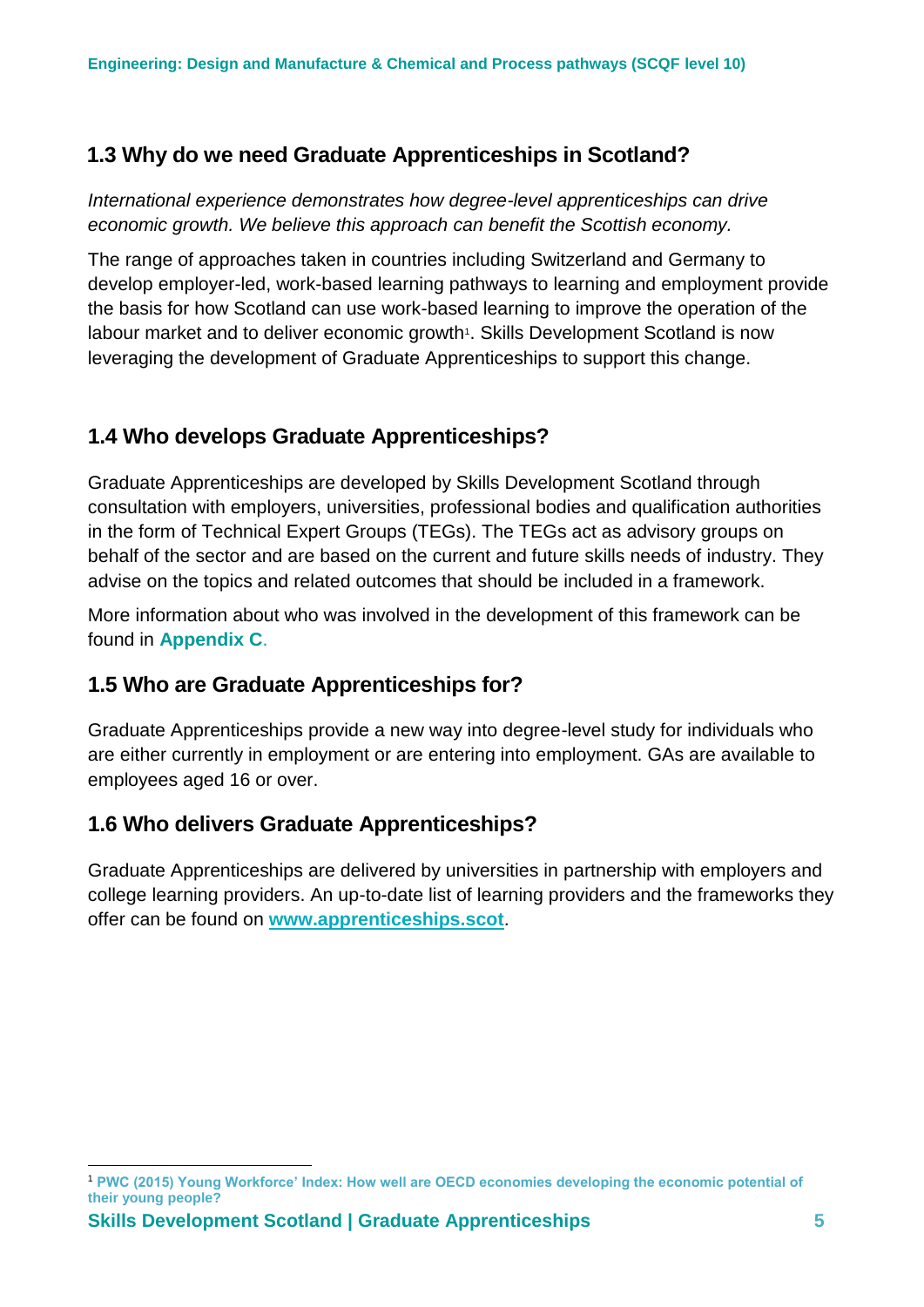### <span id="page-5-0"></span>**2. Delivery**

As Graduate Apprentices are work-based degrees, the place of employment is the primary place of learning. The learning and skills development must be fully integrated into both the **delivery and assessment** of the degree when part of a Graduate Apprenticeship. This integration can only be satisfactorily achieved by proper planning and design prior to delivery and not by add-on components or ad-hoc modifications.

The authenticity of the programme is shown in the way employers are involved in the design and delivery of the degrees and the way in which work-based learning is positioned as integral to both the learning and the assessment needed for successful completion of the programme.

GAs are designed as full-time programmes. They are not part-time or sandwich courses. Attendance at the place of learning will be agreed between the provider and the employer sending individuals on the programmes. Examples of how this might work are:

- by day release or
- **EXP** by block release of three or four-week duration, three times per year
- **E** through distance learning with an initial "boot camp or induction"

Fundamentally, most of an individual's time should be spent in the workplace on directed study.

In designing the degrees to meet the work-based learning requirements of the GA, learning providers must ensure that they also meet the principles and criteria noted here:

### Box 1. Principles and criteria

This GA is an SCQF level 10 work-based degree. All proposed university degree programmes for this GA framework must:

- be 480 credits
- be based on a partnership between employers and the learning provider
- evidence how the programmes exemplify the work-based learning requirements
- A have clear goals and aspirations in support of equality and diversity with appropriate monitoring and other processes in place
- demonstrate how they will ensure that apprentices, upon graduation, will consistently achieve the necessary industry skills, knowledge and competence defined in Appendix A
- ▲ develop learning through reflection and review of work processes and experience
- meet the requirements to apply for professional body recognition

**NB** Delivery models based on sandwich years or industrial placement block release are not considered as work-based learning as part of this framework.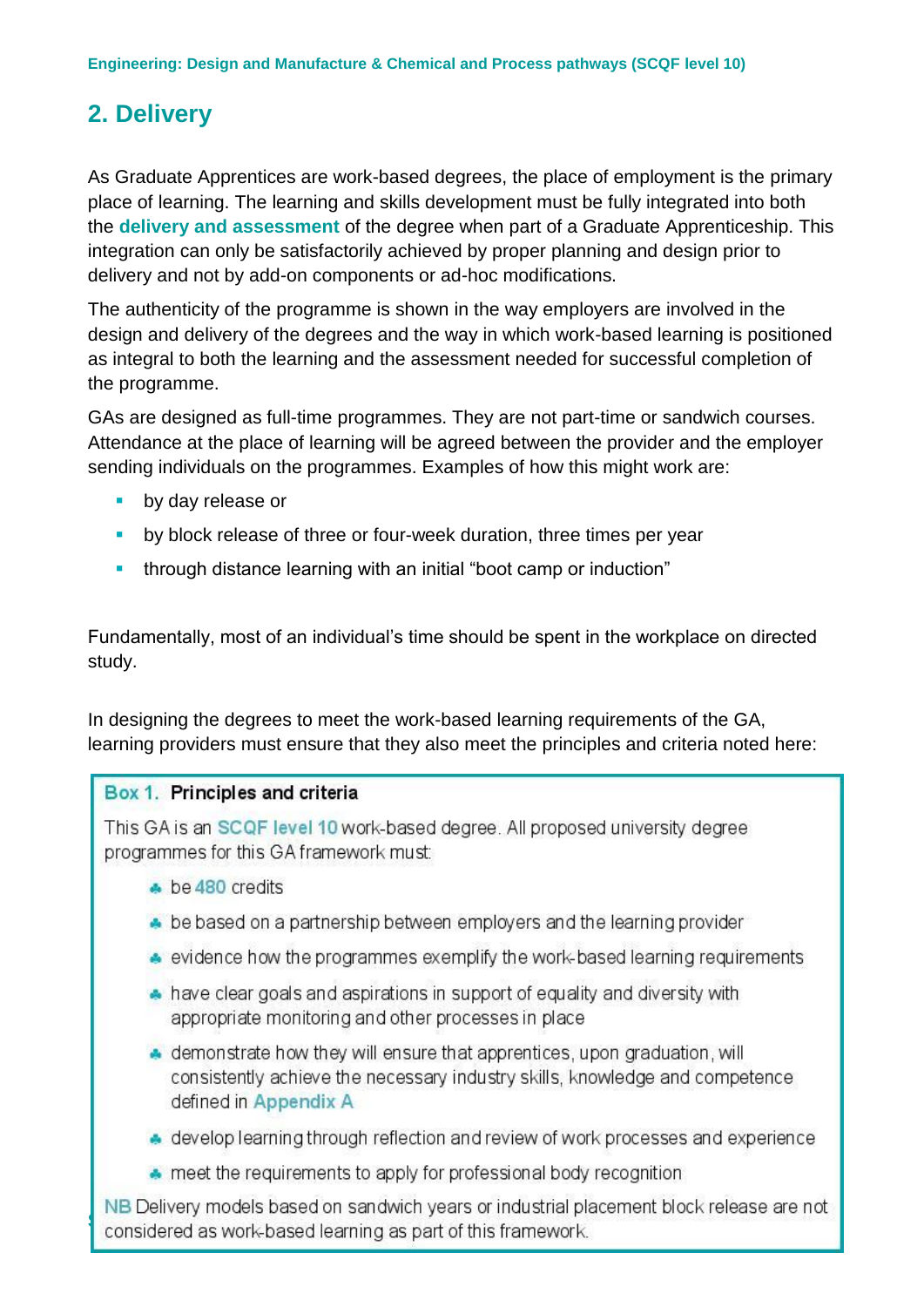The successful delivery of Graduate Apprenticeships depends upon an effective partnership between the apprentice, the employer and the learning provider. This will involve additions to their normal responsibilities for employees, learning providers, and apprentices.

Delivery of the content of the GA will be agreed by the participating learning providers, which may involve delivery of specialist or employer-specific content. Employers should also be closely involved with all aspects of the programme, including the course specification, delivery, and assessment of practical activities.

The learning provider has responsibility for the quality assurance and enhancement of all elements of the programmes but they must adhere to the SDS specified documents referenced in **Section 1** and any additional guidance documentation provided as part of their competitive grant award. Practical activities must make use of the work environment and course content must take account of the technologies used in the apprentice's employment.

Apprentices must have individual learning and training plans. The learning provider and existing employer HR systems should be co-ordinated during the development of the individual learning and training plan to ensure that the required employer contextualisation is effective. Even within a specific employer, there may be apprentices who use differing technologies.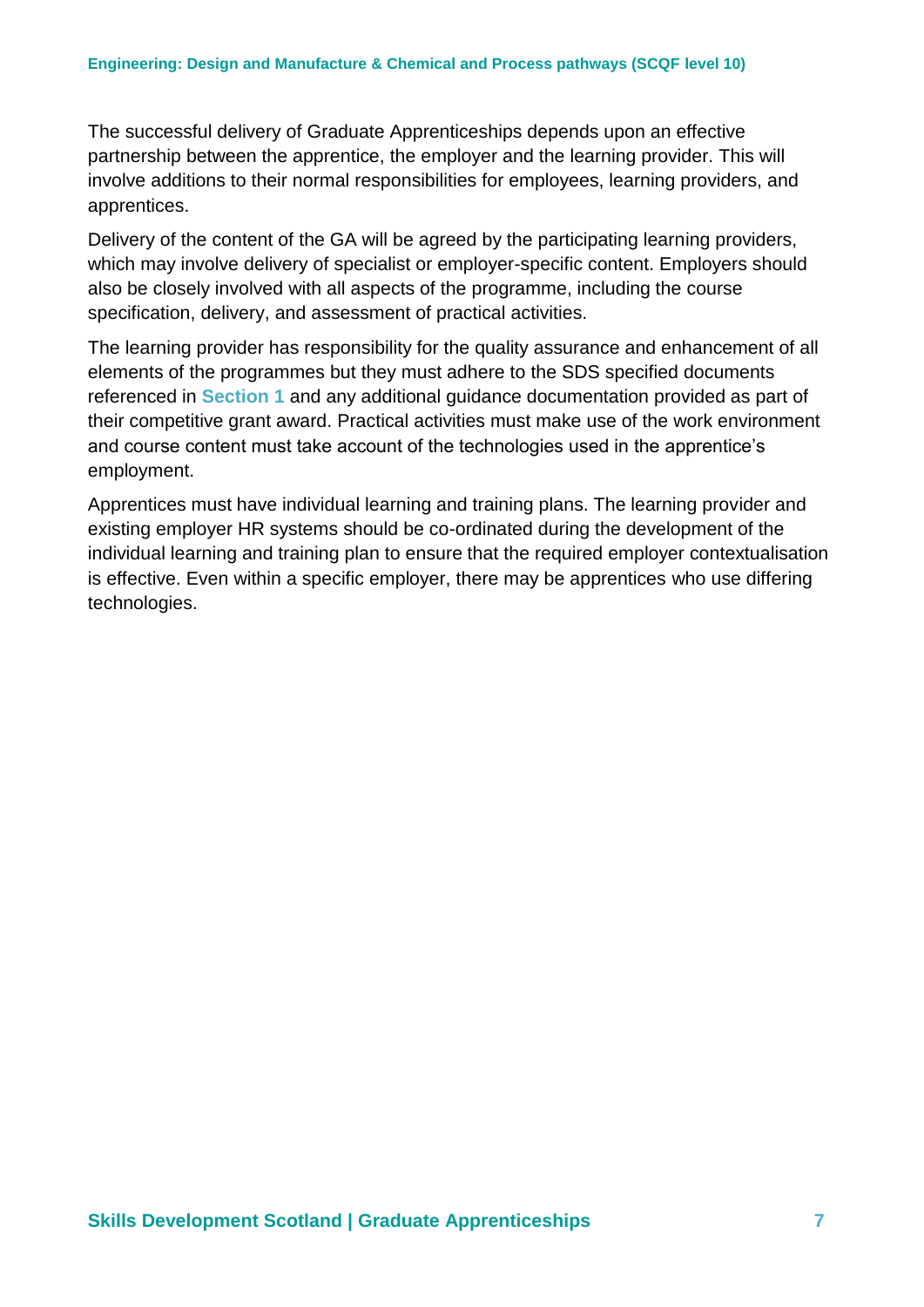### <span id="page-7-0"></span>**3. Roles and responsibilities**

### <span id="page-7-1"></span>**3.1 Role of the employer**

Apprentices are employees and subject to the standard terms and conditions applying to all employees.

Employers participating in the Graduate Apprenticeship programme must:

- consider whether a candidate has a reasonable chance of achieving the chosen programme during the selection process – this includes not only the course content but the acquisition of wider graduate attributes
- **•** provide agreed information to support the candidate's application to the degree course
- **•** provide apprentices with suitable opportunities to gain the type of experience in the workplace that will support their learning and skills acquisition
- **•** provide each apprentice with a nominated mentor who must be readily accessible to the apprentice and to the learning provider
- **E** liaise with the learning provider on the content and practical activities in the apprentice's individual learning and training plan
- provide information that will support the individual apprentice and their assessment

### <span id="page-7-2"></span>**3.2 Role of the learning provider**

Apprentices are both employed by the employer and enrolled with the learning provider. As such they should have access to the same facilities as any other student.

GA course design and delivery must adhere to the principles detailed in the preceding sections and in addition the learning provider must:

- adopt a flexible approach to considering the suitability of candidates by taking account of the portfolio of previous learning and experience an individual brings to the programme – this will include any relevant Foundation or Modern Apprenticeship undertaken – and support best practice in assessing individuals and in gathering evidence from employers where this is required
- liaise with the employer on the content and practical activities in the apprentice's individual learning plan

In addition, the learning provider should liaise with existing employer Training and Development and Quality Assurance (QA) systems to minimise repetition of learning or assessment. Development and meaningful implementation of individual learning plans is an essential component of the GA and assessments should take account of existing evidence wherever possible.

New evidence that directly relates to the workplace may be authenticated by employers or the individual's mentor.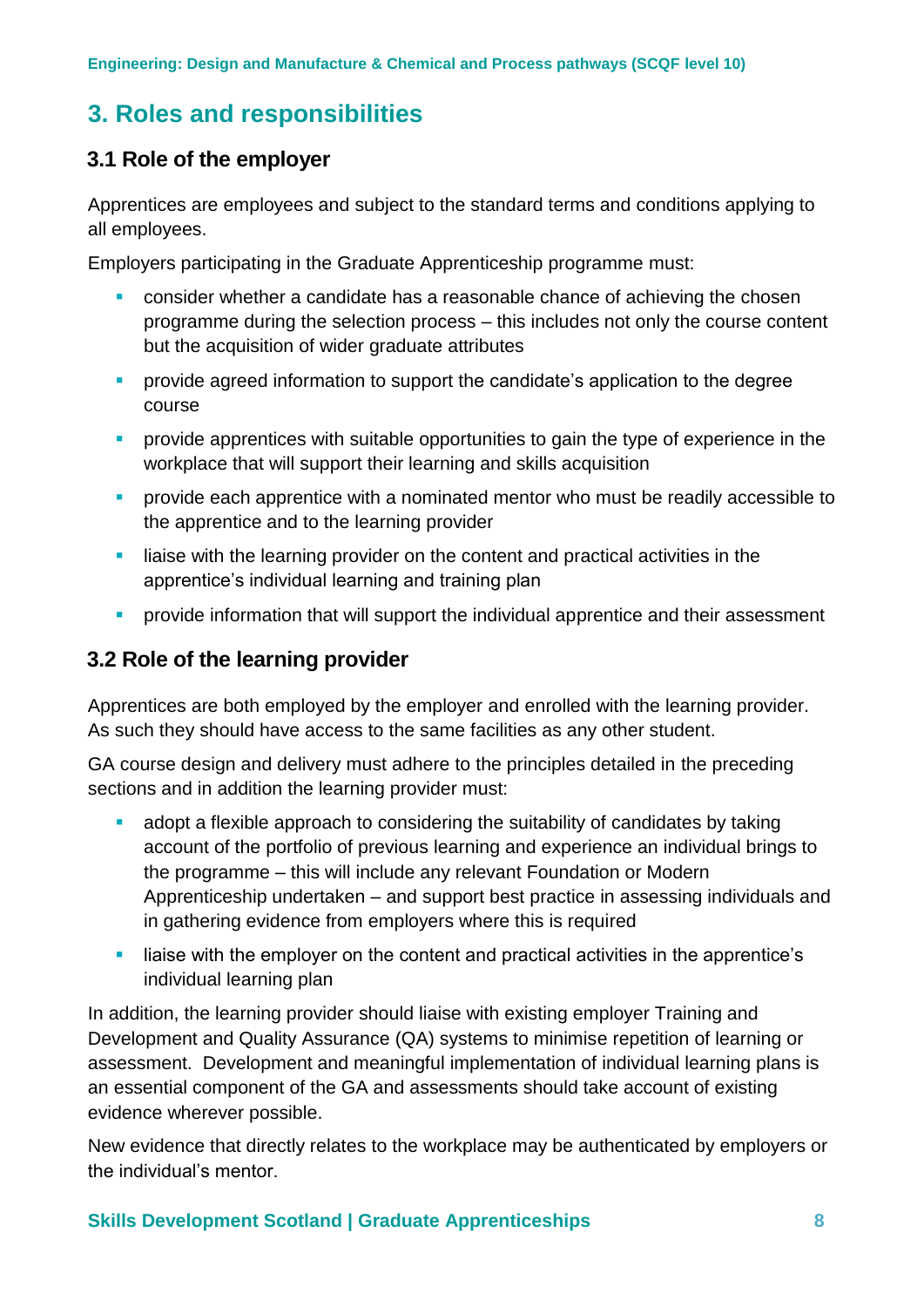There are a range of potential delivery mechanisms, but the integration of knowledge within contextualised learning opportunities must be a key feature.

### <span id="page-8-0"></span>**3.3 Content delivery and assessment**

Content delivery and assessment responsibilities:

|                                                          | <b>Employer</b>                                                                    | <b>Learning Provider</b>                                             | <b>Other</b>                                                               |
|----------------------------------------------------------|------------------------------------------------------------------------------------|----------------------------------------------------------------------|----------------------------------------------------------------------------|
| Delivery of<br>knowledge and<br>understanding<br>content | <b>Employer specific</b><br>topics                                                 | Generic and non-<br>employer specific                                | Private providers                                                          |
| <b>Assessment of</b><br>practical<br>application         |                                                                                    |                                                                      | Apprentice                                                                 |
| Development of<br>personal and<br>business skills        | Specification,<br>delivery, progress<br>monitoring,<br>assessment and<br>mentoring | Specification,<br>delivery, progress<br>monitoring and<br>assessment | May be a third party<br>used for delivery,<br>monitoring and<br>assessment |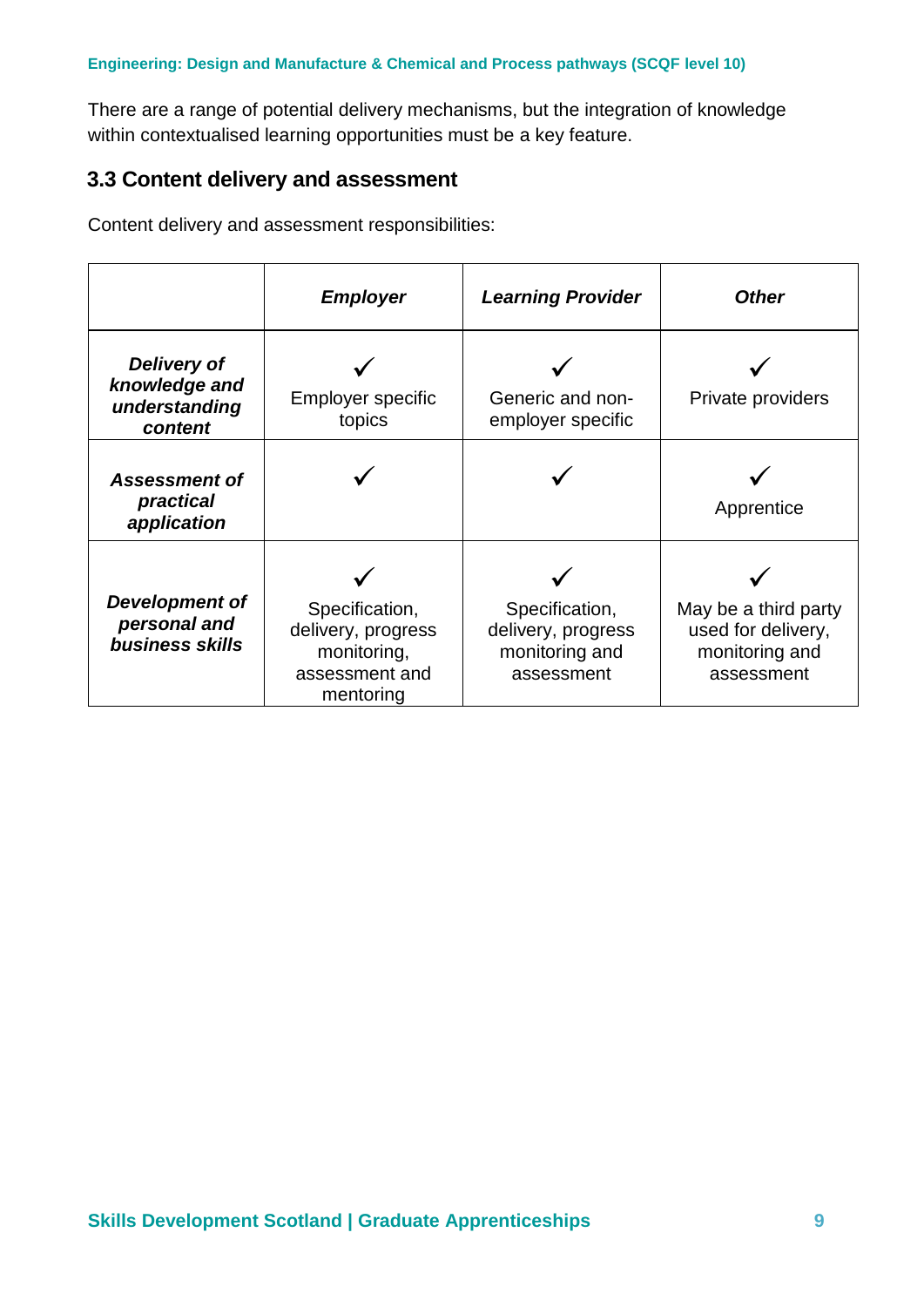### <span id="page-9-0"></span>**4. Entry**

### <span id="page-9-1"></span>**4.1 Eligibility**

- Graduate Apprenticeships are available to new and existing employees of participating employers.
- Candidates must be at least 16 years of age. However, the suitability of an individual for entry onto a GA will be decided by the employer and their learning provider partner.
- **EXEC** Candidates must be resident in Scotland throughout the Graduate Apprenticeship. In addition to this, their employer's working premises must also be located in Scotland. When applying to become a Graduate Apprentice the individual will be required to satisfy the employer that they have the right to live and work in the UK.
- **Entry requirements are likely to vary across learning providers. For courses where** there is a mandatory requirement for a specific subject, learning providers should consider ways they can provide support to individuals who don't hold a traditional qualification but have nevertheless shown aptitude and competence at the necessary level.

### <span id="page-9-2"></span>**4.2 Recognition of prior learning**

Candidates will undergo a selection process for a Graduate Apprenticeship, based on employer HR processes. The admissions departments need to take account of this and liaise with employers to provide advice and guidance on the prior learning and experience that will be accepted for entry onto the course.

A more flexible approach to entry requirements should be adopted by learning providers and be done in consultation with employers. This should involve consideration of candidates on a case by case basis, who have completed relevant Foundation, Modern or Technical Apprenticeships as well as industry / vendor certifications.

Universities and other providers are asked to consider ways they can best recognise the apprentice's prior learning in order to minimise repetition of content.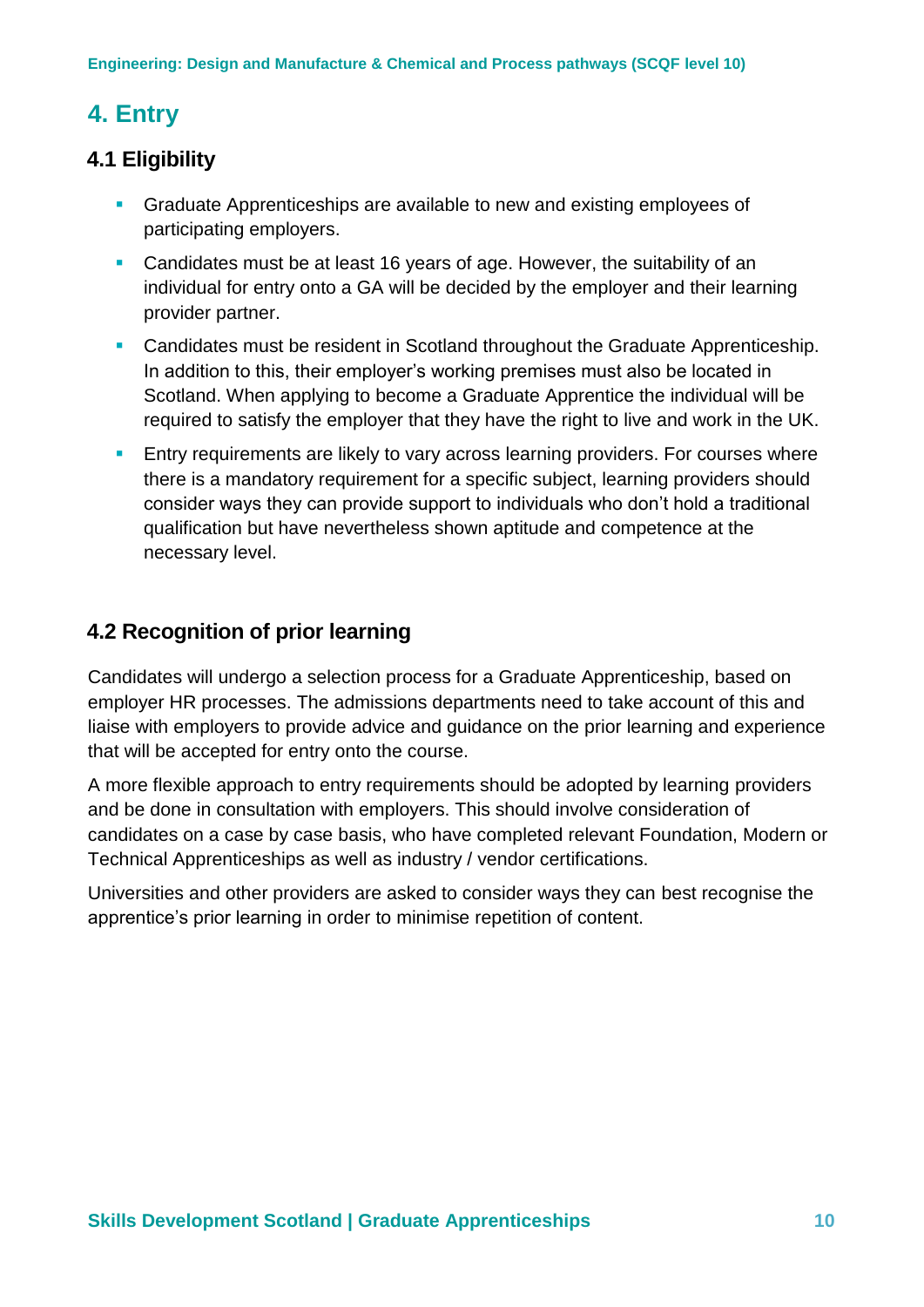### <span id="page-10-0"></span>**5. Demand**

### <span id="page-10-1"></span>**Manufacturing**

Activity within the Engineering sector includes the manufacture of machinery, vehicles, transport equipment and electrical equipment. In addition, related research and development work, technical testing and analysis are included in this sector.

### **Employment**<sup>2</sup>

In 2017, employment in the sector was 168,600 accounting for six per cent of all employment in Scotland. Since the recession in 2008 employment in the sector has grown by less than one per cent, compared to a decline of one per cent growth all sectors. More recently (since 2015) employment has grown by two per cent compared to static employment nationally. This suggests a large sector that is growing slightly faster than the average for all industries.

Employment was highest in Aberdeen City and Shire (47,000). Glasgow (20,000) and Edinburgh, East and Midlothian (19,000) were the next largest regions, where employment in each was approximately two fifths of the employment in Aberdeen City and Shire. There were also concentrations of employment in Fife and West Lothian, where the absolute level of employment was lower but the sector accounts for an above average proportion of regional employment. In the regions mentioned the sector is an important source of jobs.

Looking forward, employment growth in the sector is forecast to slow and decline in the medium term. By 2020, employment in the sector will have declined by 800, a decrease of one per cent compared to no change across all industries. Over the longer term up to 2027, employment in the sector will be maintained at 2017 levels whilst nationally employment will grow by three per cent. Although there will be little expansion demand in the sector, the need to replace workers will generate demand. Based on employment in 2017, 12 per cent of the workforce will need to be replaced by 2027. The sector's net requirement for workers up to 2027 will be 21,100. This is compared to two per cent of the net requirement for workers across all industries.

The greatest proportion of the total net requirement for workers in the Engineering sector will be in Aberdeen City and Shire (29 per cent). Edinburgh, East and Midlothian will account for the next greatest proportion, 18 per cent.

<sup>1</sup> <sup>2</sup> **Oxford Economics Regional and Sectoral Forecast (2000-27)** 

**Skills Development Scotland | Graduate Apprenticeships 11**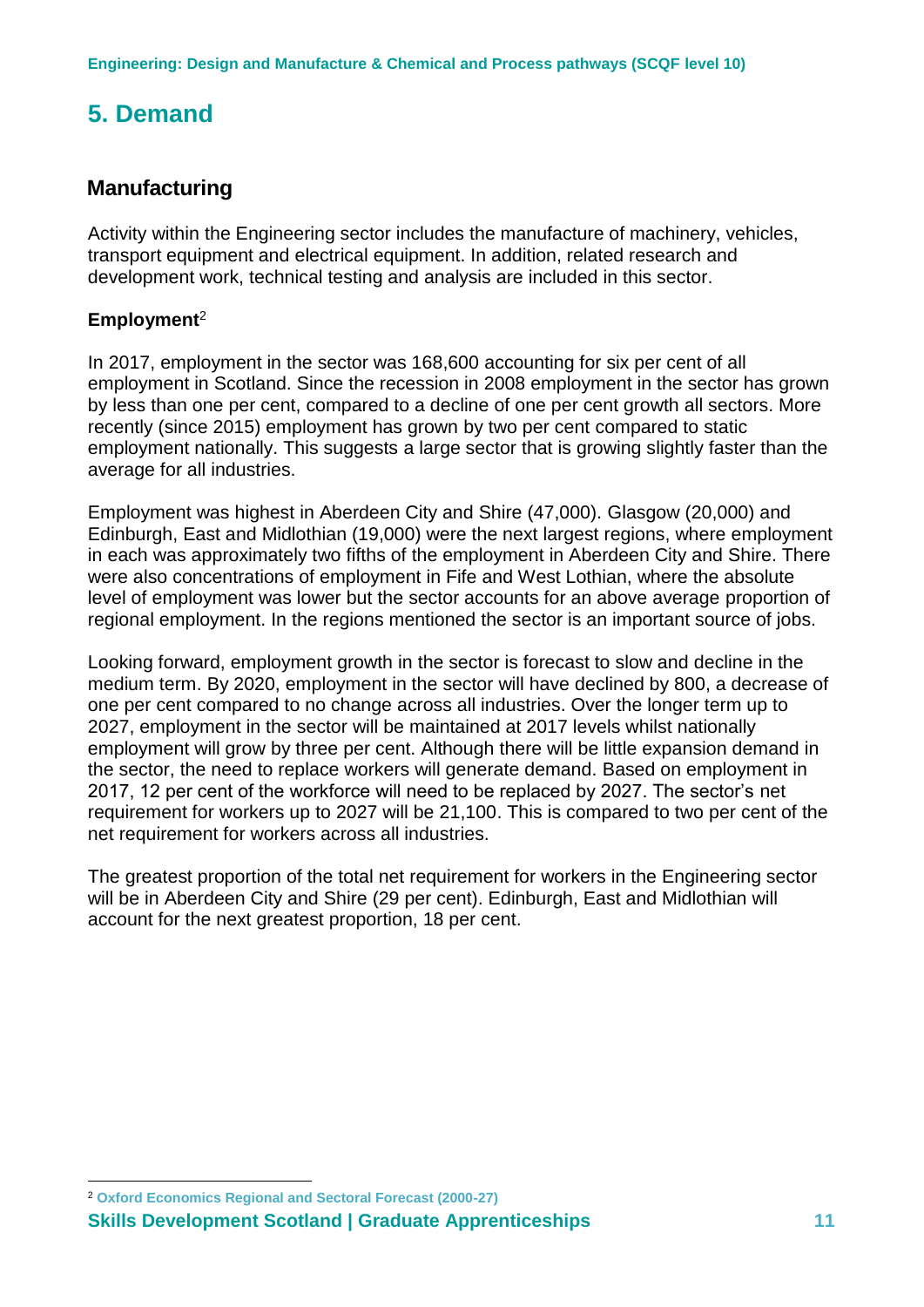### **Occupations**<sup>3</sup>

In 2017, the majority (56 per cent) of the Engineering workforce were in higher level occupations. The proportion of the workforce in mid and low-level occupations was lower, 25 per cent and 19 per cent respectively. By 2027 there will be a small change in the occupational structure of the workforce with two per cent more of the workforce being in higher level occupations and two per cent fewer in lower level occupations.

Engineering and Advance Manufacturing Sector Skills Investment Plan The Engineering and Advance Manufacturing Sector Skills Investment Plan (developed in 2014) acknowledges apprenticeships as a principal pathway into the sector.

### **New Developments Influencing Demand for GAs in Engineering**

In February 2016, the Scottish Government launched the Manufacturing Action Plan – a future manufacturing strategy for Scotland. An important pillar of this strategy is skills, including talent attraction and retention. As the strategy has been developed the delivery group has proposed the creation of a National Manufacturing Institute for Scotland (NMIS). Support for this was announced in the September 2017 Programme for Government, with a funding package expected in the autumn statement.

NMIS will consist of a 'Factory of the Future', a Skills Academy and regional/digital access points. It is expected that NMIS will attract inward investors creating many hundreds of highly skilled jobs in advanced manufacturing. Discussions with the trade body, Scottish Engineering, confirm that Graduate Apprenticeships in Engineering (Design and Manufacture, and Instrumentation, Measurement and Control) would be the ideal vehicle for businesses to gain the appropriate skills base needed to cope with the growth in advanced manufacturing.

<sup>1</sup> <sup>3</sup> **Oxford Economics Regional and Sectoral Forecast (2000-27)** 

**Skills Development Scotland | Graduate Apprenticeships 12**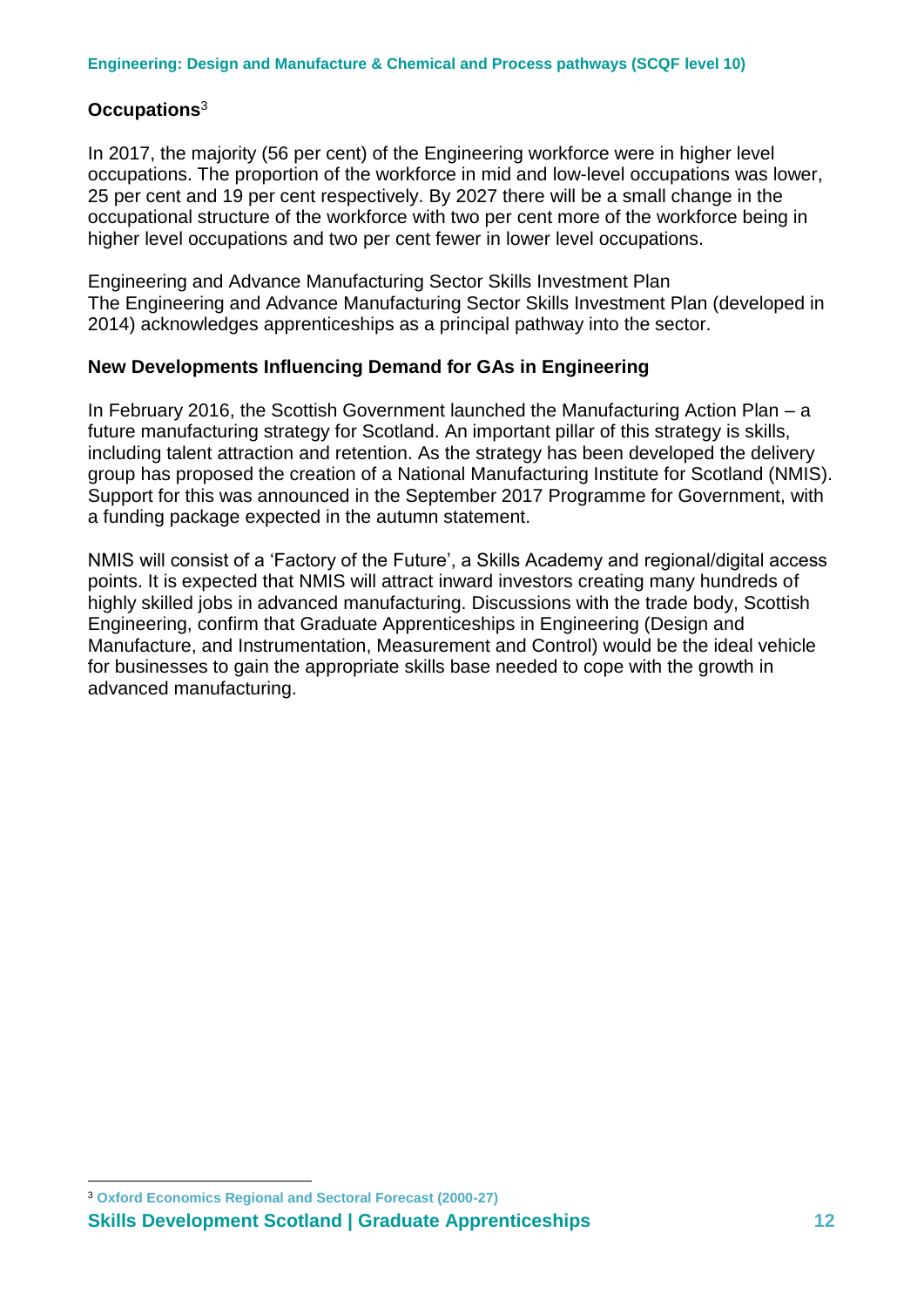### <span id="page-12-0"></span>**Chemical Sciences**

The Chemical Sciences sector covers the manufacture of a broad range of products including plastics, fertilisers, pharmaceuticals and paints. The definition used for the sector captures the manufacturing activity; however, the sector is broader than just manufacturing and activity such as chemical engineering is not captured in the sector's forecast. The Chemical and Process Engineering GA is not confined to the Chemical Sciences sector. Any sector with manufacturing activity could have demand, so demand is expected to be greater than the sectoral forecast suggests. We have included some additional analysis to show this.

#### **Employment**

In 2019, employment within the Chemical Sciences sector was 9,500, accounting for less than one per cent of Scottish workforce. This made it the smallest key sector in Scotland in terms of workforce size.

Since 2009, employment in the sector remained static, while nationally employment increased by three per cent over the same period. However, more recently, there have been signs of decline within the sector, with employment decreasing by five per cent since 2017 – greater than the one per cent decrease in employment across all sectors up to 2019.

Whilst the sectoral employment has been in decline since 2017, across all sectors some occupations related to the Chemical and Process Engineering GA have grown, but not all: Production Managers and Directors, increase of 2,800 people; Engineering Professionals, increase of 4,100 people; and Science, Engineering and Production Technicians, decrease of -2,800 people.

Regionally, the highest levels of employment in the Chemical Sciences sector were in Ayrshire (1,200), Forth Valley (1,200), Highlands and Islands (1,200). Compared to the national trend, Forth Valley and Ayrshire had the greatest concentrations, where employment in the sector was almost three times and two and a half times the national average respectively. Also, the sector accounted for an above average proportion of employment in West, West Lothian and Tayside. The Chemical Sciences sector whilst small is an important source of jobs in each of these regions.

The recent employment contraction in the sector is anticipated to continue in both the short and medium term. By 2022, sectoral employment is forecast to decrease by 300 people (a decrease of three per cent) and by 2029 the sector is expected to contract by 1,400 people (a decrease of 15 per cent). This contrasts with overall employment forecasts, with growth expected to both 2022 and 2029 (of two per cent and three per cent, respectively).

Although overall employment will decrease, the need to replace workers leaving the sector will create demand. Based on the number of jobs in the sector in 2019, the forecast suggests that 20 per cent of current positions will experience staff turnover by 2029. The sector's net requirement for workers is forecast to be 300 by 2029.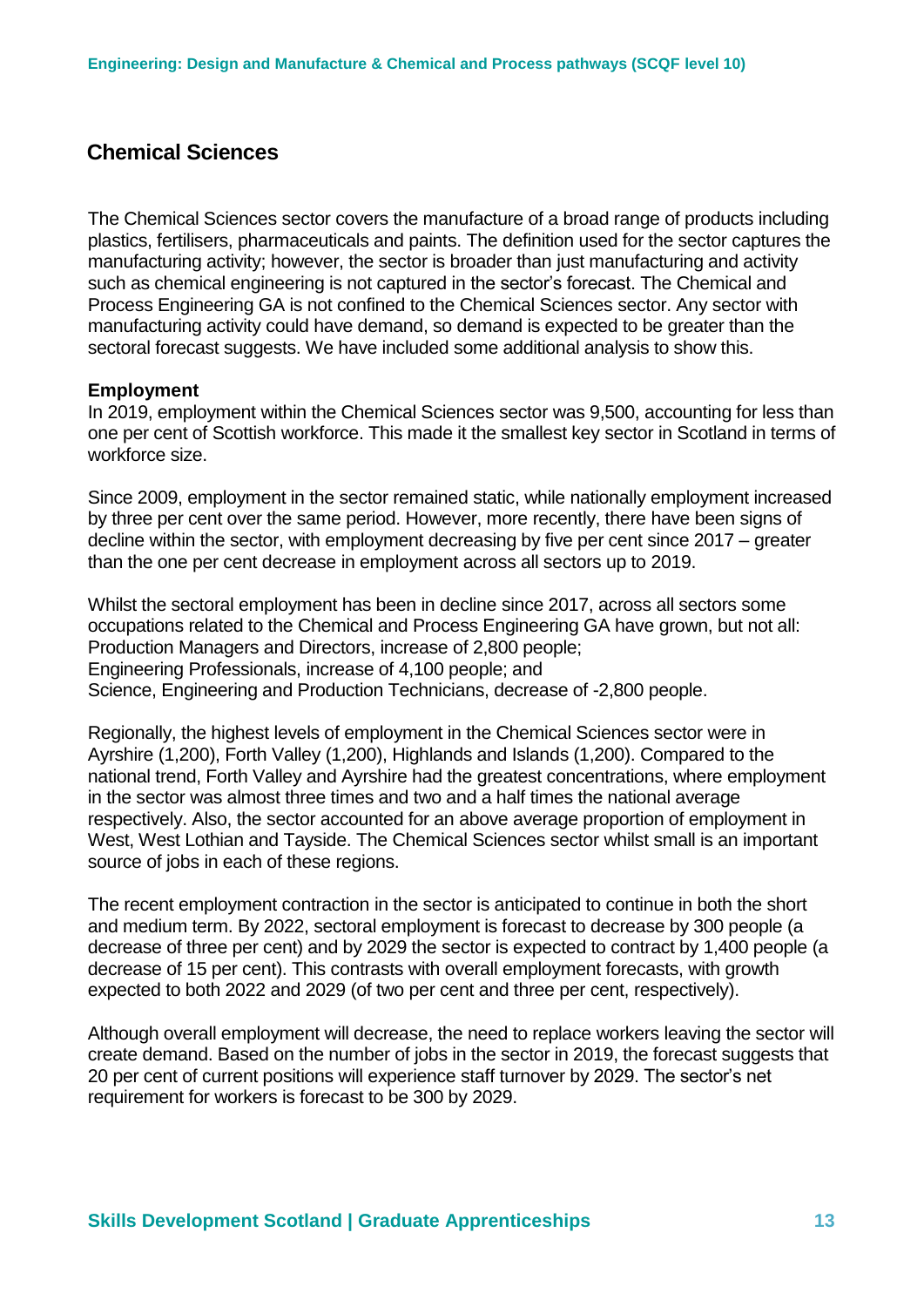However, this is just demand for roles in the Chemical Sciences sector. Occupational analysis shows that there will be net demand across all sectors for people in the following roles which are related to the Chemical and Process Engineering GA from 2019 to 2029:

- Production Managers and Directors, forecast requirement for 2,800 people;
- Engineering Professionals, forecast requirement for 18,500 people; and
- Science, Engineering and Production Technicians, forecast requirement for 29,900 people.

The greatest percentage of the net requirement for workers in the Chemical Sciences sector will be in Ayrshire (38 per cent of total net requirement for the sector), with Edinburgh, East and Midlothian, and Tayside accounting for a further 17 and 14 per cent, respectively.

Beyond the Chemical Sciences sector, developments such as the National Manufacturing Institute for Scotland and the Medicines Manufacturing Innovation Centre all present opportunities that could lead to greater demand for Chemical and Process Engineering professionals.

### **Occupations**

In 2019, almost two-fifths of the sectoral workforce were in higher level occupations (39 per cent). Those in mid-level and lower level occupations accounted for 28 per cent and 32 per cent, respectively. By 2029, there will be a small change in the occupational structure of the workforce with two percentage points more of the workforce being in higher level occupations, with no change forecast for mid and lower level occupations.

### **Life and Chemical Sciences Skills Investment Plan**

A refreshed Chemical Sciences Skills Investment Plan (SIP) was launched in 2018, combined with the Life Sciences sector. The SIP identified that demand for a Chemical and Process Engineering GA existed, and this has now been developed with industry commitment to it.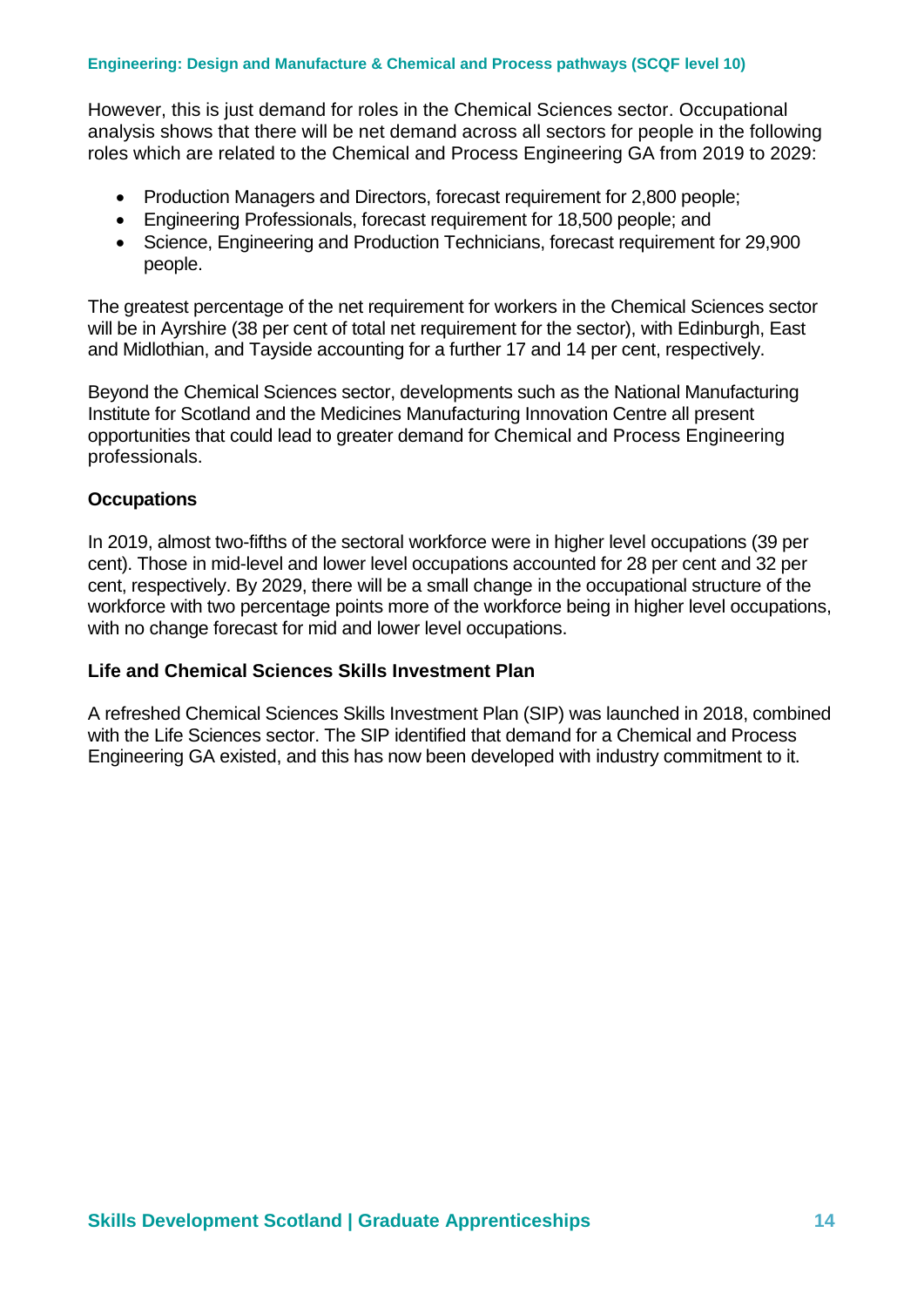### <span id="page-14-0"></span>**6. The framework**

### <span id="page-14-1"></span>**6.1 Overview**

The Graduate Apprenticeship is based on industry defined needs and has been developed in collaboration with employers and the education sector to allow knowledge, understanding, skills and competence to be developed with the necessary attributes industry expects from its graduates.

Within the **EDM** and **ECP** Graduate Apprenticeship, the degree content must be delivered as per the principles and outcomes detailed in this framework.

The output of this framework will be a Graduate Apprenticeship at **SCQF level 10** entitled:

- **Graduate Apprenticeship in BEng (Honours) Engineering: Design and Manufacture**
- **Graduate Apprenticeship in BEng (Honours) Engineering: Chemical and Process**

### <span id="page-14-2"></span>**6.2 Purpose**

The aim of the Graduate Apprenticeship is to produce graduates with:

- **•** The "meta-skills" required to thrive in the future economy i.e. self-management, social intelligence and innovation.
- Design for Manufacture 'concurrent engineering' capability, integrating engineering principles, materials and technology selection into structured design methodologies based on their application to real world challenges. There is an emphasis on business economics and sustainability issues alongside design engineering and design creativity.
- **EXT** Sufficient understanding of the engineering business enterprise environment including strategy development, leadership and business operations management knowledge to play a management role in engineering project planning and delivery.
- **•** Project management and creative thinking skills supported by a set of problemsolving and modelling tools appropriate to engineering business operations.

It is a central requirement of the Graduate Apprenticeship that these 4 key content areas are combined to deliver a holistic learning experience that blends workplace experience with off-the-job learning.

Details of the high-level learning and skills outcomes for these content areas are provided in **Appendix A. Appendix B** provides an illustrative example of low level learning and skills outcomes that might be achieved by individuals undertaking the Graduate Apprenticeship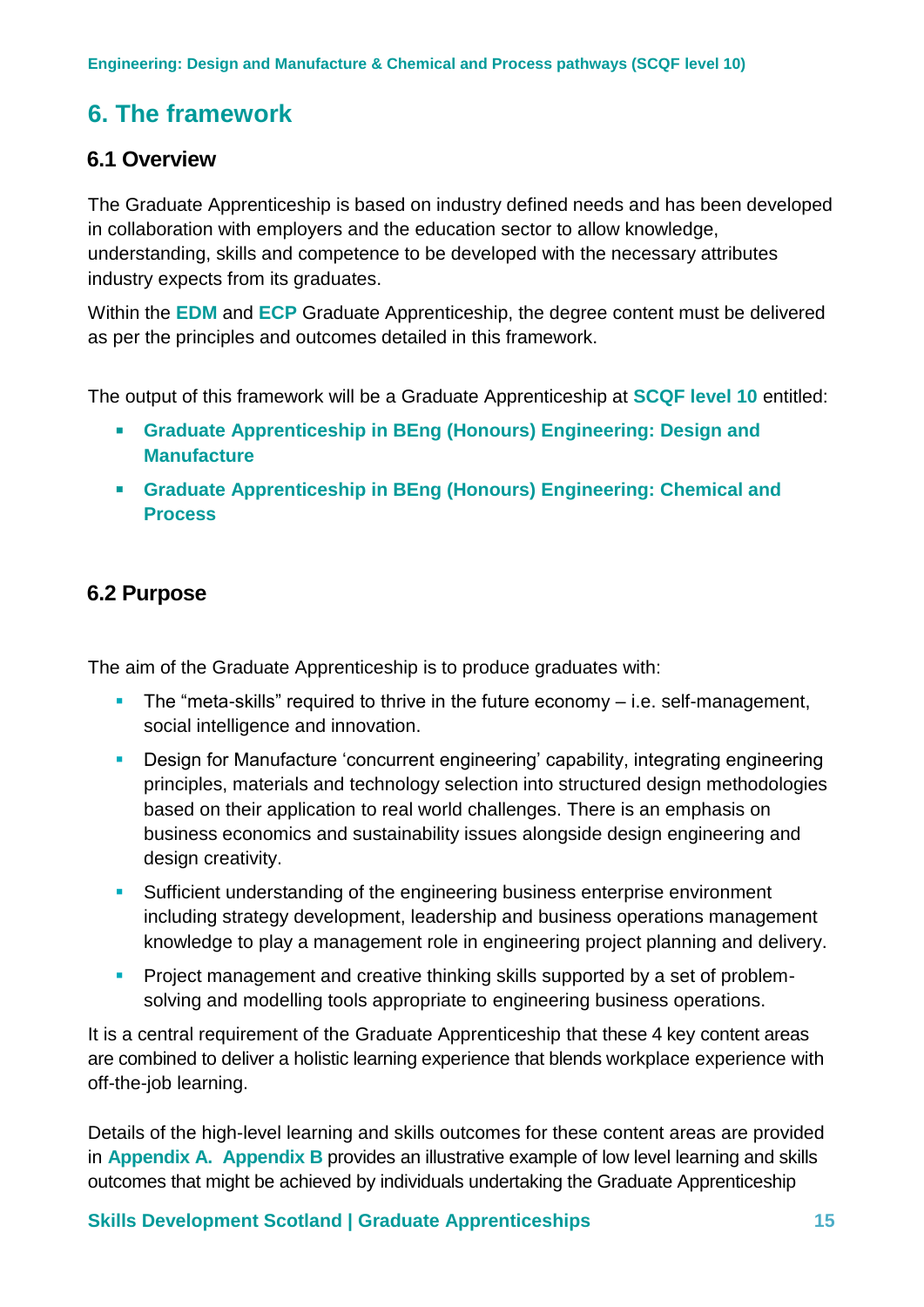**Engineering: Design and Manufacture & Chemical and Process pathways (SCQF level 10)**

### <span id="page-15-0"></span>**6.3 Occupational outcomes**

This GA is aimed at employment in the following areas:

- **Engineering Design**
- **Manufacturing Engineering**
- **Chemical Engineering**
- **Process Engineering**
- **Bio-process Engineering**
- **Research and Development**
- **Engineering Consultancy**
- **Operations Management**
- **Process Operations Management**
- **Engineering Project Management**

### <span id="page-15-1"></span>**6.4 Learning outcomes**

Please refer to **Appendices A** and **B** for a full list of learning outcomes for the GA in either

- **Engineering: Design and Manufacture (EDM)**
- **Engineering: Chemical and Process (ECP)**

### <span id="page-15-2"></span>**6.5 Professional recognition**

The primary focus of the GA is on developing the knowledge, understanding and skills outcomes sought by employers. This GA framework can also support the achievement of professional recognition, as it includes the range of learning and skills outcomes outlined in UKSPEC to enable application for Incorporated Engineer (IEng) recognition (regardless of whether an individual university's degree has been accredited by a professional engineering body). A candidate on completion of a GA will also be on course to demonstrate the requirements for Chartered Engineer (CEng) in the future should they or their employer seek such recognition.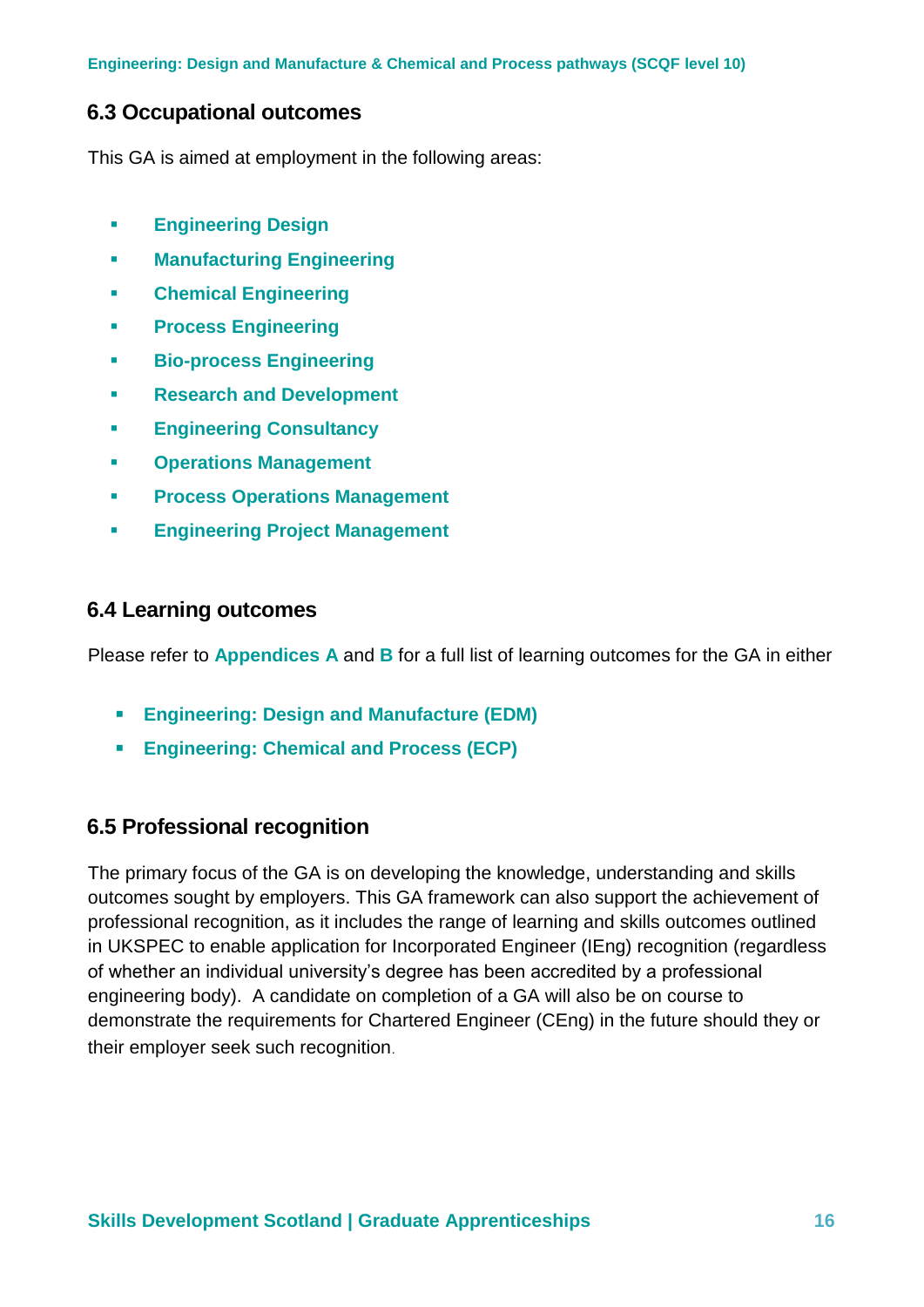### <span id="page-16-0"></span>**6.6 Meta Skills**

We are moving into a fourth industrial revolution, driven by technological disruptors. At the same time, we face the challenges of globalisation, an ageing population and increasing diversity within the workplace.

Scotland's workforce will need constantly developing skills, knowledge and capabilities to thrive in this complex, ever-changing environment.

When we refer to meta-skills we mean timeless, higher order skills that create adaptive learners and promote success in whatever context the future brings. These aren't new skills or capabilities, but it is now more important that we define them more clearly and support their development more explicitly.

We classify meta-skills under three headings:

- **Self-management** taking responsibility for your own behaviour and wellbeing;
- **Social intelligence** awareness of the feelings, needs and concerns of others, and the ability to navigate social relationships and environments; and
- **Innovation** the ability to define and implement positive change.

These headings are the basis for the mandatory, high level meta-skills outcomes that are included in Appendix A.

### **Self-management** involves:

- being able to focus on a current task or priority while avoiding distraction;
- integrity acting in an honest and consistent manner based on clear personal values;
- adaptability the ability and interest to learn new skills and new ways of doing things; and
- a readiness to take initiative, get started and respond to opportunities.

### **Social intelligence** involves:

- communicating sharing information openly and in a way that creates mutual understanding;
- feeling taking the thoughts, feelings and perspectives of others into account and considering impact on them;
- the ability to collaborate and work with others to tackle problems; and
- leading by inspiring and motivating others with a clear vision and direction.

### **Innovation** involves:

- the curiosity to want to know or learn in order to inspire new ideas and concepts;
- the creativity to imagine and think in new ways to address problems or express meaning;
- sense making through recognising themes and patterns in information; and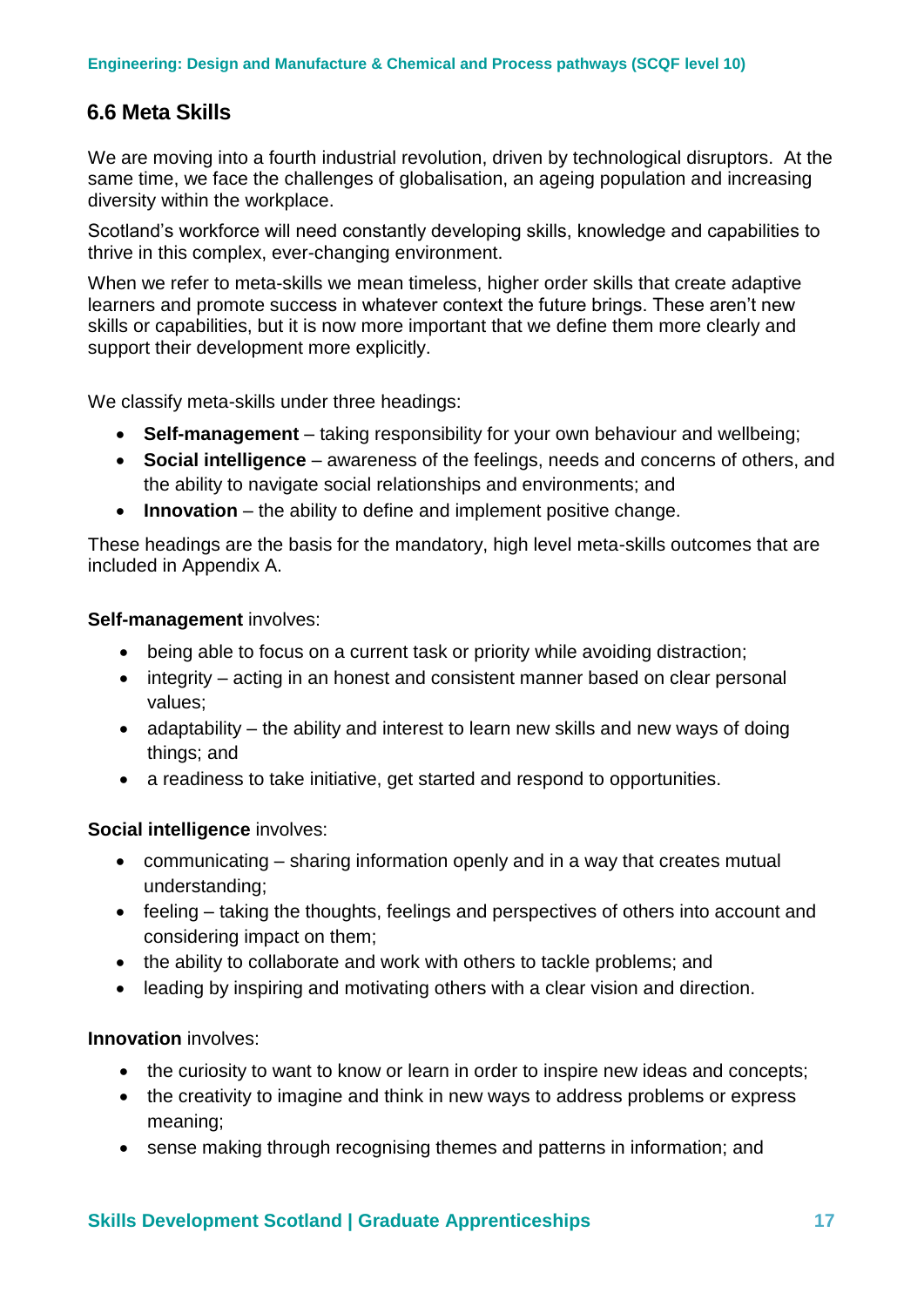#### **Engineering: Design and Manufacture & Chemical and Process pathways (SCQF level 10)**

• the critical thinking needed to evaluate and draw conclusions from information and make informed decisions.

These descriptions provide the basis for the indicative, low level meta-skills outcomes that are listed in Appendix B.

Further background on meta-skills can be found at <https://www.skillsdevelopmentscotland.co.uk/what-we-do/skills-planning/skills4-0/>

### <span id="page-17-0"></span>**6.7 Related Scottish apprenticeship frameworks**

The following Scottish Apprenticeship frameworks and qualifications are relevant pathways that may contribute toward progression into the **EDM or CPE** GA. The apprenticeships are eligible for funding contributions from Skills Development Scotland, and provide individuals and employers with a range of alternative pathways at different levels of entry:

### **In school:**

Foundation Apprenticeship in Engineering (SCQF level 6)

**[FA Engineering SCQF L6](https://www.apprenticeships.scot/become-an-apprentice/foundation-apprenticeships/engineering/)**

### **Post-school:**

Modern Apprenticeship in Engineering (SCQF level 6)

**[MA in Engineering SCQF L6](http://www.skillsdevelopmentscotland.co.uk/media/41089/engineering-dec2015v5.pdf)**

Modern Apprenticeship in Life Sciences and Related Science Industries (SCQF Level 7) **[MA in Life Science and Related Science Industries SCQF 7](https://www.skillsdevelopmentscotland.co.uk/media/33425/life_sciences_ma_l_3_sept__2015.pdf)**

Technical Apprenticeship in Life Sciences and Related Science Industries (SCQF Level 8) **[Technical Apprenticeship in Life Sciences and Related Science Industries SCQF 8](https://www.skillsdevelopmentscotland.co.uk/media/33428/life_sciences_ta_aug_2015.pdf)**

Modern Apprenticeship in Process Manufacturing (SCQF Level 6) **[MA in Process Manufacturing SCQF 6](https://www.skillsdevelopmentscotland.co.uk/what-we-do/apprenticeships/modern-apprenticeships/modern-apprenticeship-frameworks/cogent/process-manufacturing/)**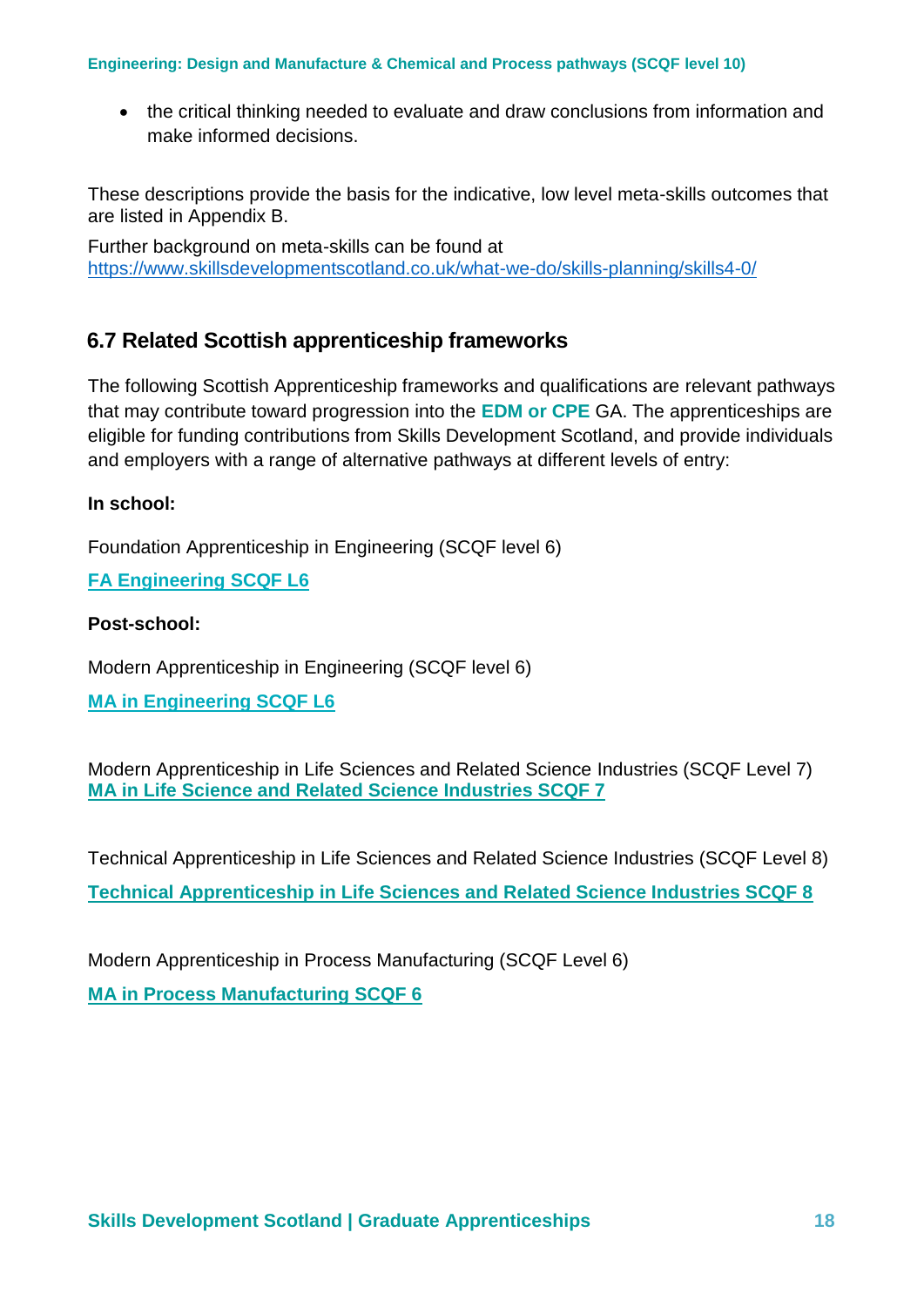### <span id="page-18-0"></span>**Appendix A: Learning and Skills Outcomes**

This section details the high-level learning and skills outcomes for the GA that must be covered within the degree dependent on the pathway chosen**. Appendix B** provides suggested low-level outcomes that may be covered within each section.

This presents a broad set of outcomes against which universities can position their intended provision to meet the high-level learning outcomes and flavour the programme for their intended employer audience.

**Please note**: all students will be expected to undertake a significant project at the end their course. This project should draw together all main skills of the course and include a real world applied engineering project.

### **Topics and high-level learning and skills outcomes:**

| <b>Learning and skills outcomes</b>                             |  |  |  |
|-----------------------------------------------------------------|--|--|--|
| 1. Core & meta-skills                                           |  |  |  |
| 1.1.<br>Self-management                                         |  |  |  |
| 1.2.<br>Social intelligence                                     |  |  |  |
| 1.3.<br>Innovation                                              |  |  |  |
| 2. Engineering design and manufacturing principles <sup>1</sup> |  |  |  |
| 2.1.<br>Manufacturing with materials                            |  |  |  |
| 2.2.<br>Engineering product design                              |  |  |  |
| 2.3.<br>Computer aided design and analysis                      |  |  |  |
| 2.4.<br>Electrical and electronic design principles             |  |  |  |
| 2.5.<br>Planning and design of manufacturing systems            |  |  |  |
| 2.6.<br>Sustainable manufacturing                               |  |  |  |
| 2.7.<br>Design and manufacture applications                     |  |  |  |
| 2.8.<br><b>Engineering IT</b>                                   |  |  |  |
| Chemical and process engineering principles <sup>2</sup><br>3.  |  |  |  |
| 3.1.<br>Applying scientific and mathematical knowledge          |  |  |  |
| 3.2.<br>Core chemical engineering                               |  |  |  |
| 3.3.<br>Process design and development                          |  |  |  |
| Process operations/process engineering support<br>3.4.          |  |  |  |
| 3.5.<br>Computer applications and IT                            |  |  |  |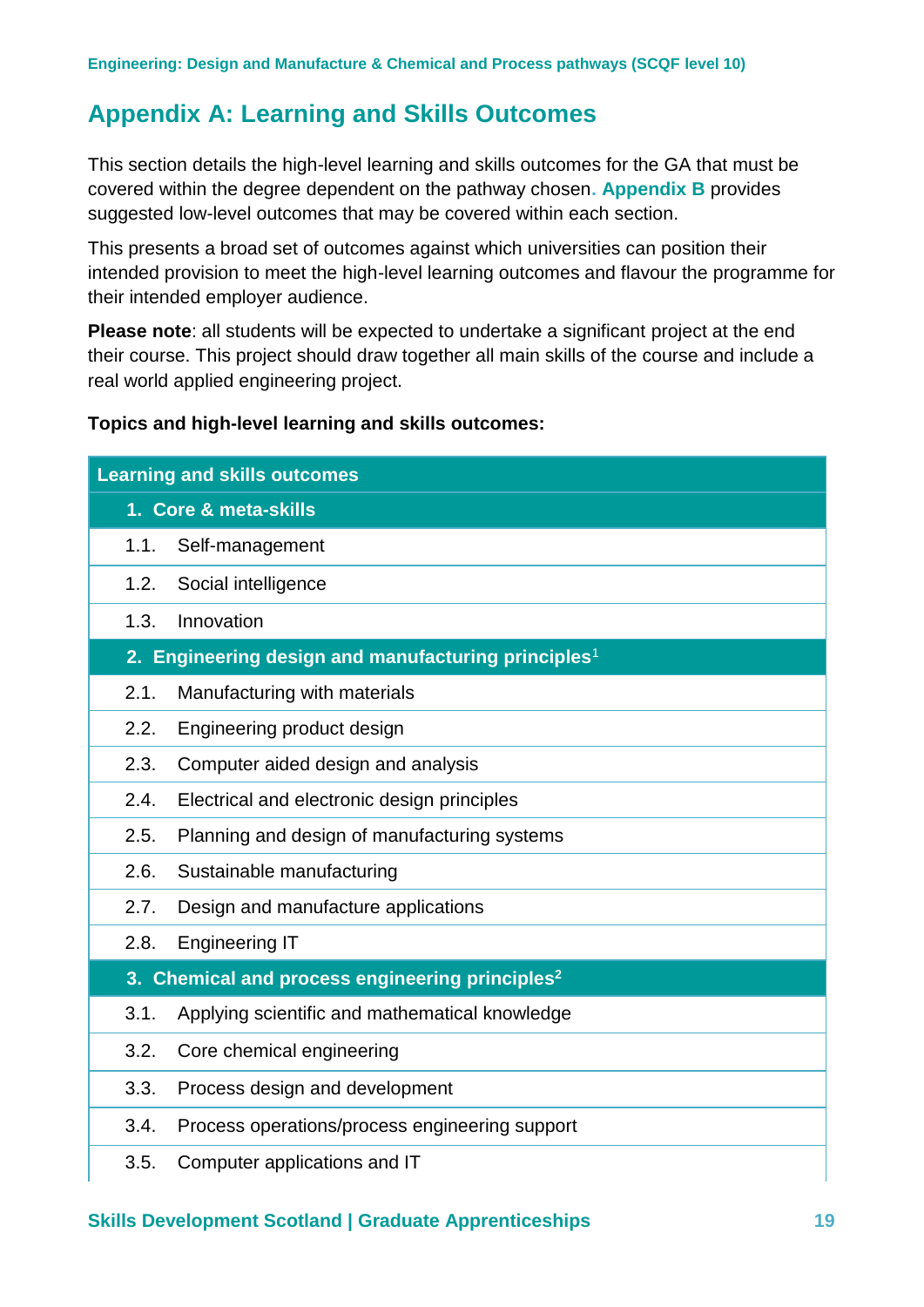### **Engineering: Design and Manufacture & Chemical and Process pathways (SCQF level 10)**

| 3.6.                                         | Health, occupational and process safety                    |  |  |  |
|----------------------------------------------|------------------------------------------------------------|--|--|--|
| 3.7.                                         | Environment and sustainability                             |  |  |  |
| 4.                                           | <b>Engineering business and management</b>                 |  |  |  |
| 4.1.                                         | Business functions, behaviours, ethics and courtesies      |  |  |  |
| 4.2.                                         | Engineering design and manufacturing operations management |  |  |  |
| 4.3.                                         | Supply chain management                                    |  |  |  |
| 4.4.                                         | Organisational behaviour                                   |  |  |  |
| 4.5.                                         | Business strategy and management                           |  |  |  |
| 4.6.                                         | Business finance and accounting                            |  |  |  |
| 4.7.                                         | Industrial engineering                                     |  |  |  |
| 4.8.                                         | Global manufacturing strategy                              |  |  |  |
| <b>Project and delivery management</b><br>5. |                                                            |  |  |  |
| 5.1                                          | Project management approaches and methodologies            |  |  |  |
| 5.2                                          | Project planning                                           |  |  |  |
| 5.3                                          | Project execution                                          |  |  |  |
| 5.4                                          | Project risk assessment and management                     |  |  |  |
|                                              |                                                            |  |  |  |

1**:** Outcomes applicable to those pursuing a design and manufacturing pathway

2: Outcomes applicable to those pursuing a chemical and process engineering pathway.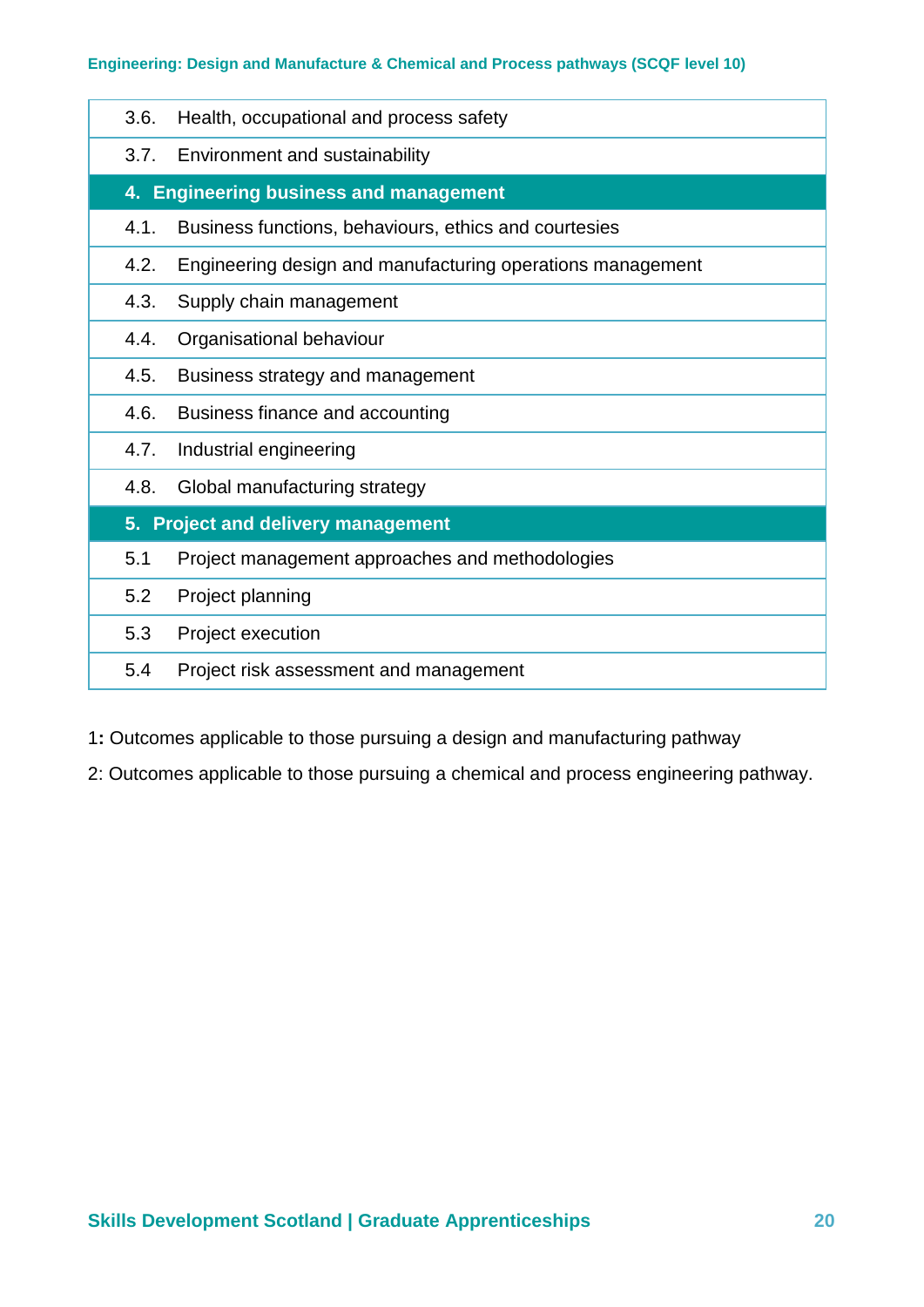### <span id="page-20-0"></span>**Appendix B: Low-level outcomes**

The next section provides indicative examples of more detailed learning and skills outcomes which employers may expect individuals to cover in a Graduate Apprenticeship in **Engineering: Design and Manufacture** or **Chemical and Processing**

### **The detailed learning and skills outcomes are indicative and are not intended to be used as a pro-forma curriculum.**

Each learning provider will have their own approach to delivering the degree and progression between stages. The low-level skills and derived learning outcomes that are detailed in the following sections will provide guidance to ensure that each degree covers the desired learning outcomes appropriately.

#### **Table 1: Core and meta skills for engineering (replaces personal attributes)**

| 1. Core & meta-skills |     |                         |
|-----------------------|-----|-------------------------|
|                       |     | 1.1 Self-management     |
|                       |     | 1.2 Social intelligence |
|                       | 1.3 | Innovation              |

#### **1.1 Self-management**

- 1.1.1 Sort and filter complex information and focus attention on current priorities.
- 1.1.2 Demonstrate openness, resilience and critical self-reflection to support effective change.
- 1.1.3 Plan and critically evaluate own learning and skills development to support adapting to change.
- 1.1.4 Take the initiative to resolve complex problems or issues by thinking independently, assessing risk and making considered decisions, and act without relying on influence or encouragement from others.
- 1.1.5 Demonstrate both personal and professional integrity, acknowledging the importance and value of such disciplined behaviour and exercising responsibilities in an ethical manner.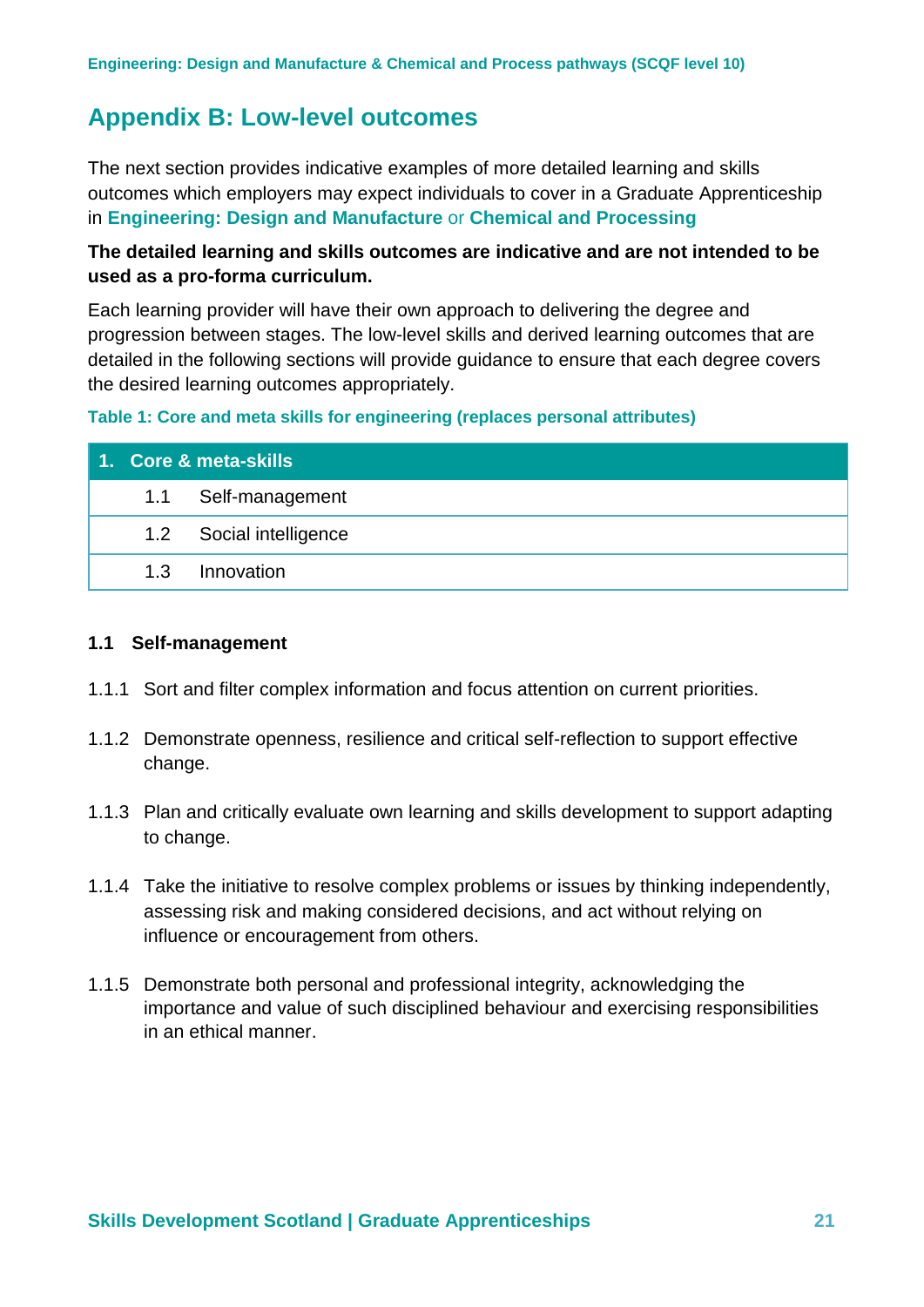### **1.2 Social Intelligence**

- 1.2.1 Communicate effectively in a full range of employment settings (including for example chairing meetings, dealing with confrontation or negotiating) by:
	- listening actively and questioning effectively
	- interpreting complex verbal and written communications
	- providing complex written and verbal communications that are appropriate to and understandable by the intended audience
	- motivating/persuading others to make or support progress.
- 1.2.2 Take account of the feelings and motivations of others and critically evaluate own impact on other people.
- 1.2.3 Collaborate professionally across a range of cultural settings, developing and maintaining networks to achieve shared goals.
- 1.2.4 Apply knowledge of high performing teams.
- 1.2.5 Work with others to produce engineering solutions by planning, implementing and critically reviewing own work goals, priorities and responsibilities.
- 1.2.6 Promote change effectively by inspiring, influencing, motivating and developing others.

### **1.3 Innovation**

- 1.3.1 Demonstrate a desire to learn in order to develop new ideas or to improve processes by:
	- recognising and defining problems
	- observing and questioning
	- researching or sourcing information to generate new ideas or approaches.
- 1.3.2 Demonstrate creativity in addressing problems or technological challenges by:
	- generating ideas
	- imagining
	- visualising
	- providing new solutions.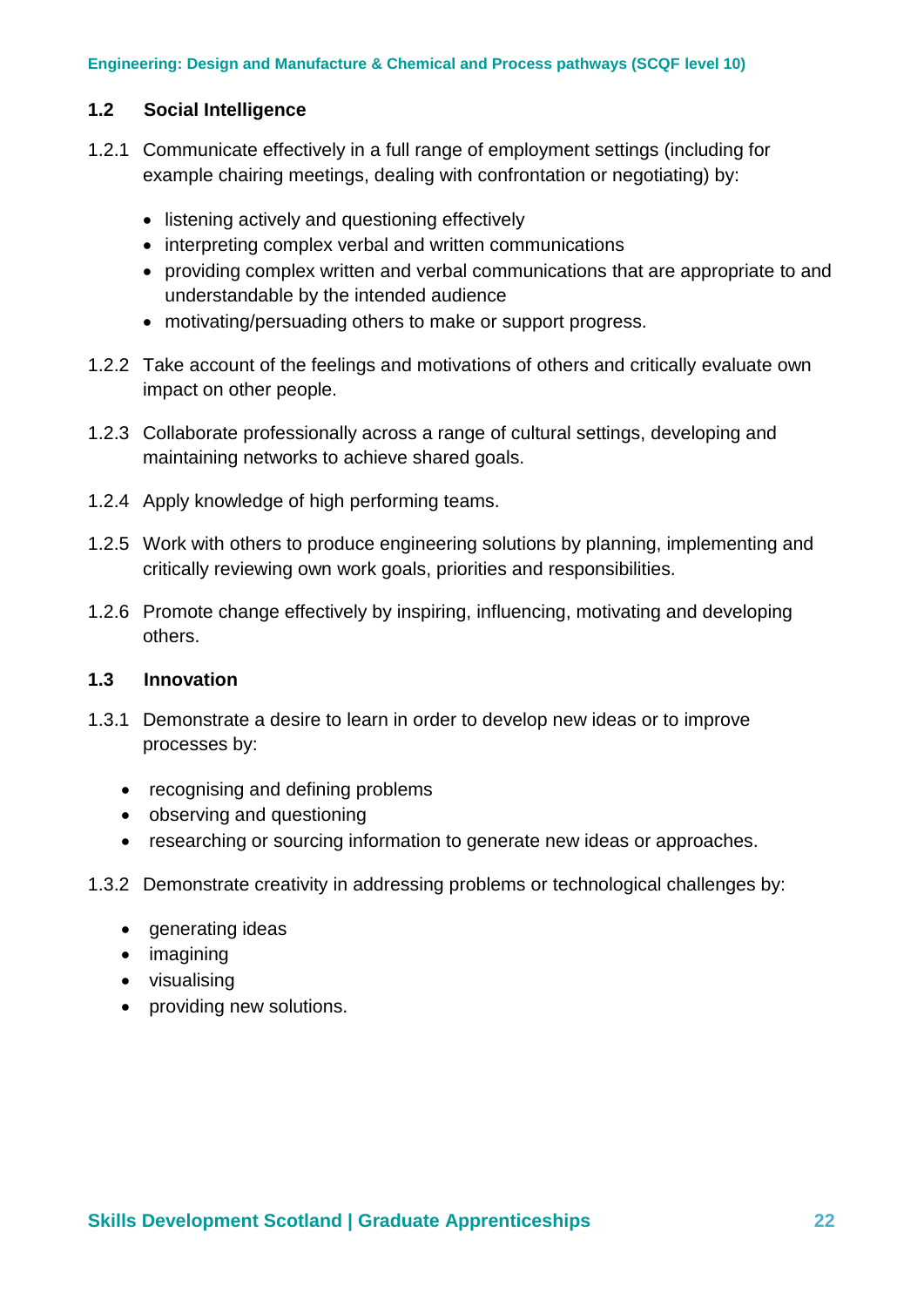- 1.3.3 Make sense of complex situations by:
	- analysing and synthesising information
	- recognising patterns
	- thinking holistically
	- recognising potential opportunities.

1.3.4 Solve complex problems through critical thinking by:

- deconstructing problems into smaller, more manageable parts
- using logical or computational thinking
- forming judgements after careful thought.

### **Table 2: Skills and knowledge coverage in engineering design and manufacturing principles**

| 2. Engineering design and manufacturing principles |                                              |  |
|----------------------------------------------------|----------------------------------------------|--|
| 2.1.                                               | Manufacturing with materials                 |  |
| 2.2.                                               | Engineering product design                   |  |
| 2.3.                                               | Computer aided design and analysis           |  |
| 2.4.                                               | Electrical and electronic design principles  |  |
| 2.5.                                               | Planning and design of manufacturing systems |  |
| 2.6.                                               | Sustainable manufacturing                    |  |
| 2.7.                                               | Design and manufacture applications          |  |
| 2.8.                                               | <b>Engineering IT</b>                        |  |
|                                                    |                                              |  |

#### **2.1 Manufacturing with materials**

- 2.1.1 Make appropriate choices of materials and manufacturing processes in a business context and relate these choices to product and process design
- 2.1.2 Select and optimise methods and manufacturing processes, including how to form or join materials and how those materials might fail or degrade in use
- 2.1.3 Understand the range of different materials processing methods used for metals, ceramics, carbon fibre composites and polymers and how to apply them
- 2.1.4 Understand the influence of microstructure on materials performance and the ways in which microstructure is influenced by processing
- 2.1.5 Understand plastic deformation processes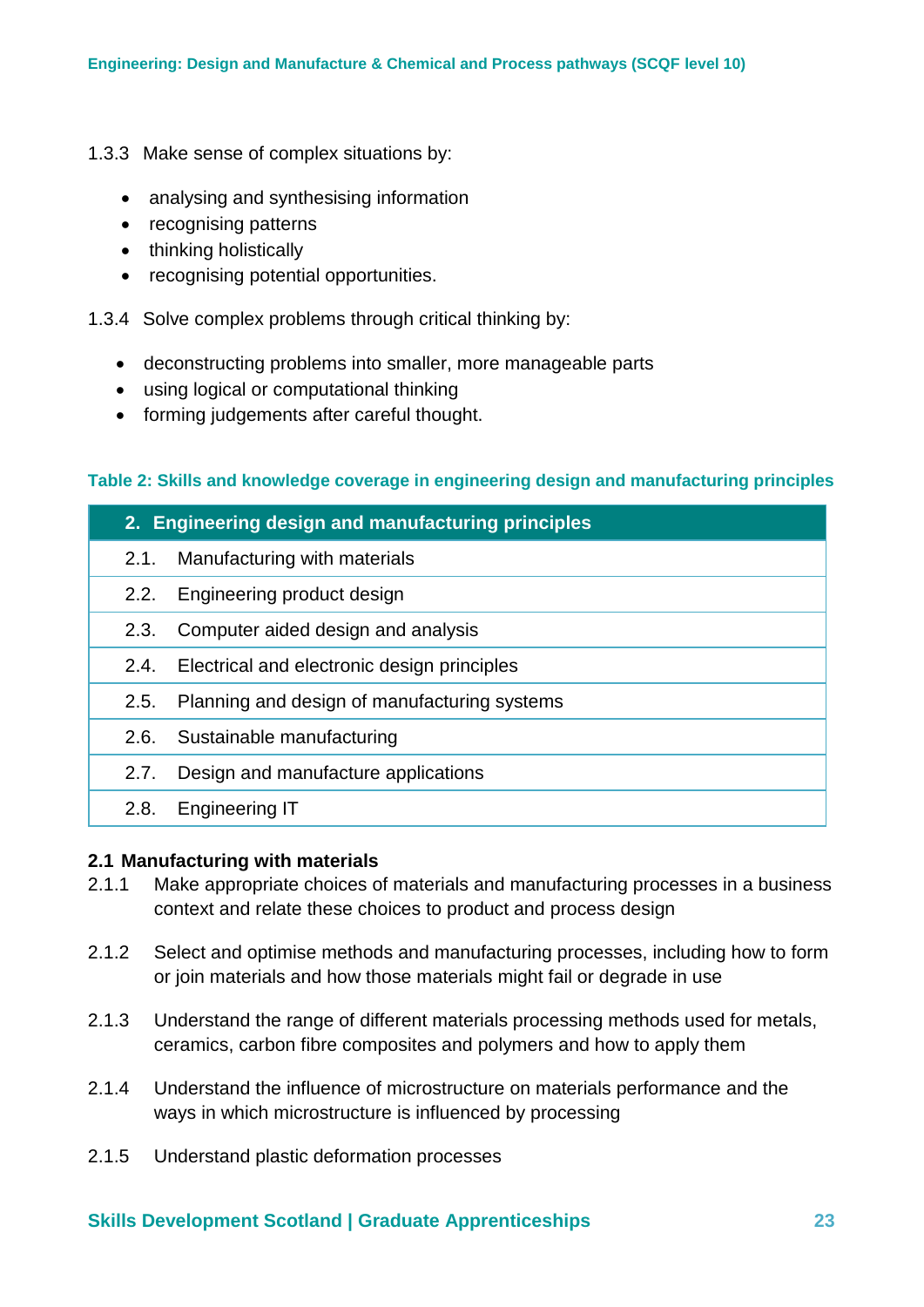- 2.1.6 Understand the fundamentals of heat treatment of metals and can select appropriate treatment methods
- 2.1.7 Apply knowledge of materials processing methods and of the mechanisms of materials degradation and failure to inform and improve product design
- 2.1.8 Understand the range of materials, technologies and processes involved in current best practice manufacturing
- 2.1.9 Be aware of future trends in manufacturing materials
- 2.1.10 Be aware of common techniques for destructive and non-destructive testing and how to apply these

### **2.2 Engineering product design**

- 2.2.1 Integrate industrial design issues such as aesthetics and ergonomics with core engineering design concerns including functionality, design for manufacture, product architecture and detailed engineering to design products to customer specifications
- 2.2.2 Apply engineering principles, science and mathematics to the design and manufacture of products
- 2.2.3 Determine a product's architecture, understanding the importance of geometries, dimensions and tolerances
- 2.2.4 Communicate designs, including drafting, solid and assembly modelling, producing product reports and making presentations, including standardisation of detail
- 2.2.5 Estimate unit cost analysis of a design
- 2.2.6 Understand and can apply basic ergonomic principles to product design
- 2.2.7 Understand why products are designed as they are and can explore a product's form, including design for manufacture and part count reduction considerations
- 2.2.8 Understand and apply dimensional tolerances to producing engineering drawings
- 2.2.9 Understand and apply design consideration to common components and assemblies (dimensions, tolerances, surface finish, limits and fits)
- 2.2.10 Can estimate manufacturing parameter specifications (including costs, weights, processes and their selection, and materials selection)
- 2.2.11 Understand how to select and apply a design methodology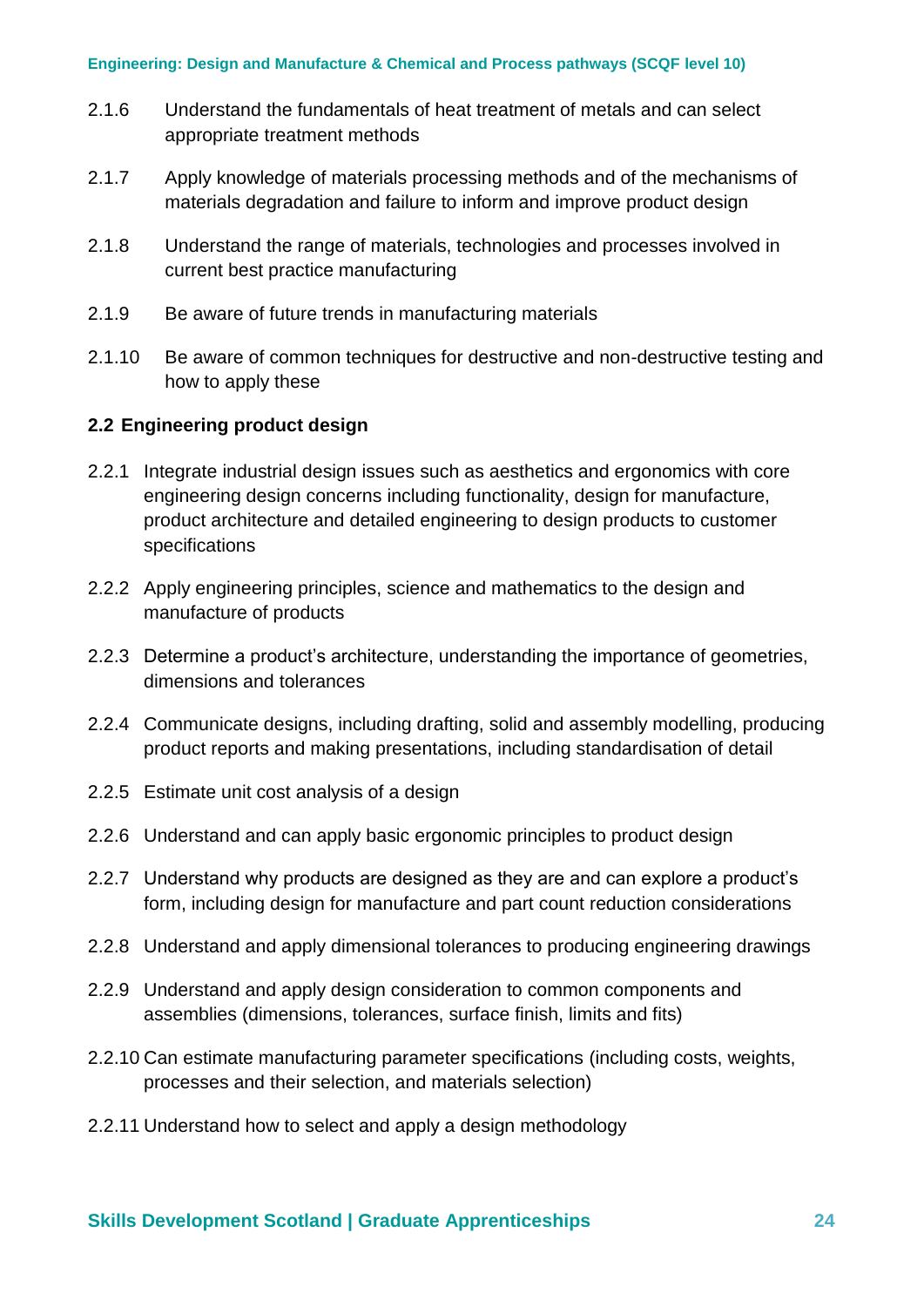#### **2.3 Computer aided design and analysis**

- 2.3.1 Create solid geometrical parts using a variety of fundamental construction techniques using industry standard solid modelling systems
- 2.3.2 Apply the principles of B-spline curve and surface creation and CAD modelling techniques to the generation of surface/solid geometry starting from a point data set and/or suitable mathematical formulae
- 2.3.3 Use drafting tools to generate 2D drawings from 3D geometrical parts
- 2.3.4 Evaluate a CAE solid modelling tool in terms of the range of solid construction techniques offered
- 2.3.5 Identify analysis problems which are suitable for finite element or finite difference solution
- 2.3.6 Demonstrate a working knowledge of numerical solution methods
- 2.3.7 Generate finite element analysis models by using geometry from a solid modeller
- 2.3.8 Demonstrate an understanding of how modern CAE Analysis tools are used
- 2.3.9 Use free mesh and mapped mesh generation techniques
- 2.3.10 Apply design for manufacture/construction/maintenance principles to the development of computer aided engineering models
- 2.3.11 Understand the role of simulation and analysis for static and dynamic contexts and how these are used for product operation and manufacturing process simulation
- 2.3.12 Create an optimisation model to solve a specified engineering design problem, including the use of FMEA (failure mode effect analysis)
- 2.3.13 Evaluate the features of a design optimisation and maturity model and how this aids design capability improvement
- 2.3.14 Understand the need for and standards associated with data exchange between systems, to assist the design optimisation process
- 2.3.15 Can generate solid model outputs suitable for different applications such as rapid prototyping, CNC machining, pattern and tooling manufacture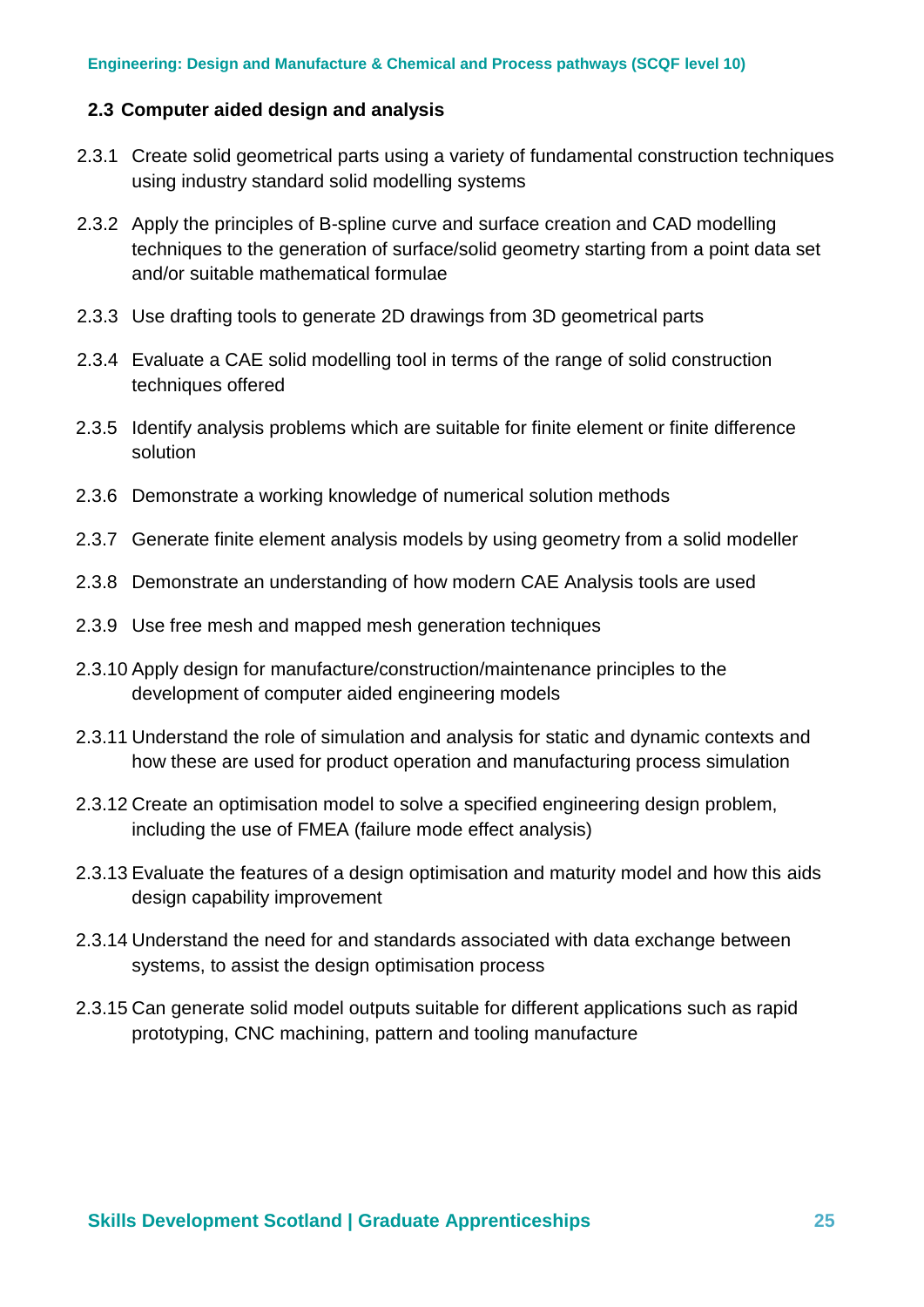- 2.3.16 Communicate clearly in terms of written reports, project meetings and presentations to specialist and non-specialist audiences
- 2.3.17 Understand how organisations manage complex 3D visualisation and mock up and the application of configuration management and control to represent different product configurations
- 2.3.18 Understand the importance of verification and validation for modelling and simulation of products and processes

### **2.4 Planning and design of manufacturing systems**

- 2.4.1 Understand the principles and application of robotics; sensors in automation, fixtures and end-effectors, programmable logic controllers, CNC machine control, pneumatics and mechatronics
- 2.4.2 Understand the basic principles of machine tool operation, including maintenance, repair and condition monitoring
- 2.4.3 Understand how control systems can be used to model production cells, mitigate errors in machining and integrate machines into the wider production system
- 2.4.4 Know the operational aspects of the main categories of machining processes
- 2.4.5 Understand the types of interaction between components and process tooling
- 2.4.6 Understand the factors that affect the accuracy and precision of machining and grinding operations
- 2.4.7 Understand the various control strategies used to mitigate the sources of error in machining processes
- 2.4.8 Know how machining cells are integrated into factory wide operations
- 2.4.9 Specify, operate and manage production machines and systems including test planning
- 2.4.10 Plan and carry out an assigned automation task and to integrate this with other complementary tasks to deliver a fully functioning automated manufacturing system
- 2.4.11 Understand the importance of surface treatments and coatings for engineering components and the manufacturing systems that provide these
- 2.4.12 Understand what is meant by SMED (Single-Minute Exchange of Dies) and how this is applied to reduce the time it takes to complete equipment or tool changeovers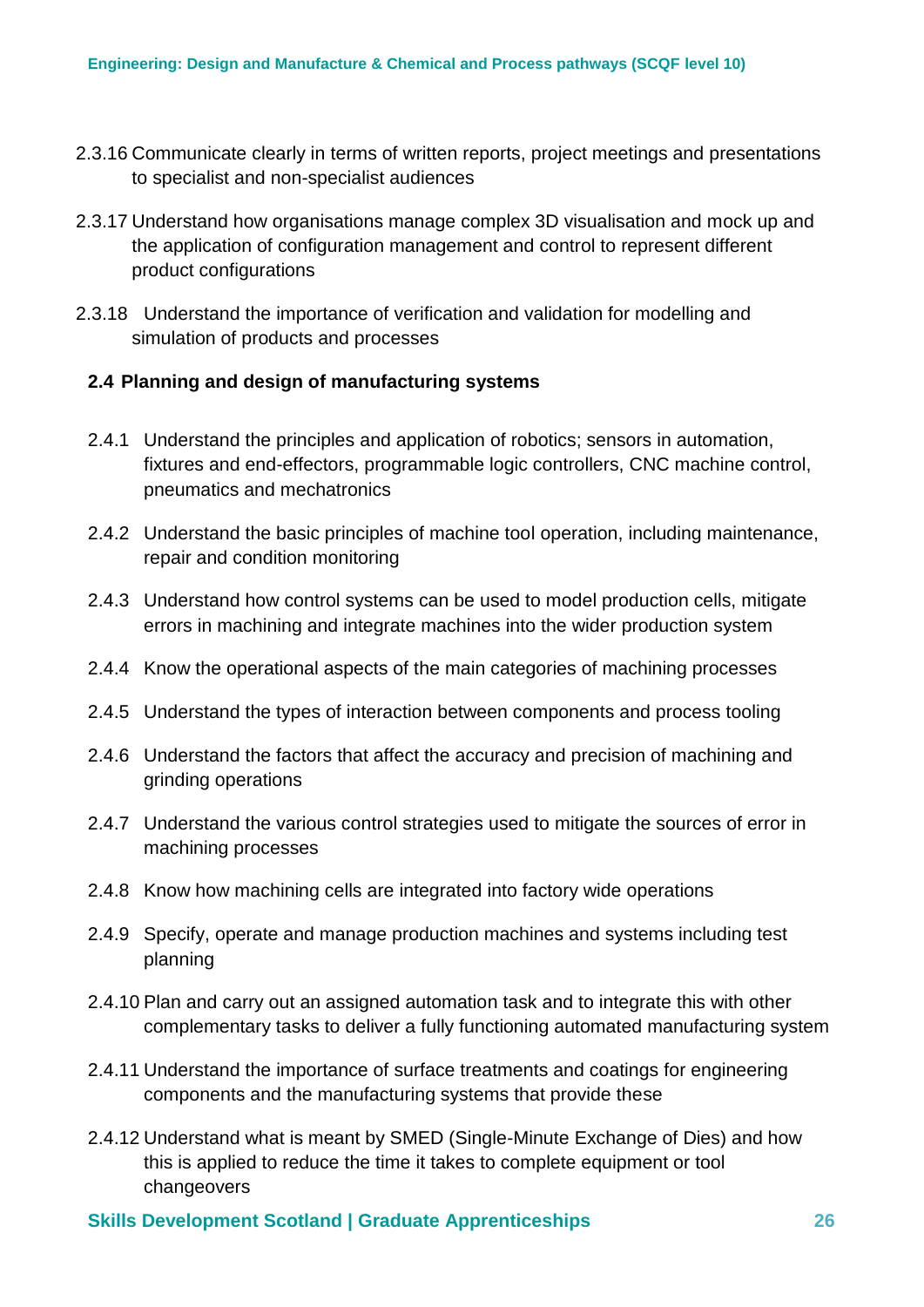#### **Engineering: Design and Manufacture & Chemical and Process pathways (SCQF level 10)**

- 2.4.13 Understand that any engineering project that involves equipment being commissioned should have Test and Evaluation incorporated into the system lifecycle
- 2.4.14 Understand that sales and operations planning (S&OP), is a cross-functional process to align the commercial processes of sales and marketing with the operational processes of supply, and includes the product requirements specified through the master schedule
- 2.4.15 Understand how the Theory of Constraints, and methods for line balancing can be applied to production and assembly line planning, including for reducing cycle time and moving work elements

### **2.5 Electrical and electronic design principles**

- 2.5.1 Design, install and commission electrical systems
- 2.5.2 Understanding basic electrical theory and electronic principles
- 2.5.3 Understand how to apply basic electrical principles to design electrical circuits, including electrical power systems and analogue and digital electronics
- 2.5.4 Produce detailed electrical design drawings using industry standard software
- 2.5.5 Understand the operation of basic semiconductors and passive components including their main areas of application
- 2.5.6 Design functional electronic systems and circuits from component level, considering heat dissipation, electrical interference and other factors affecting layout
- 2.5.7 Utilise modelling techniques for circuit design, embedded software development and thermal management
- 2.5.8 Understand how to assemble and test electronic circuits
- 2.5.9 Understand how to design both analogue and digital circuits and the basic design rules for mixed analogue and digital circuit boards
- 2.5.10 Understand how to wire and test electrical equipment, in line with organisational standards
- 2.5.11 Understand the principles of electro-technology design needed for mechanical engineering systems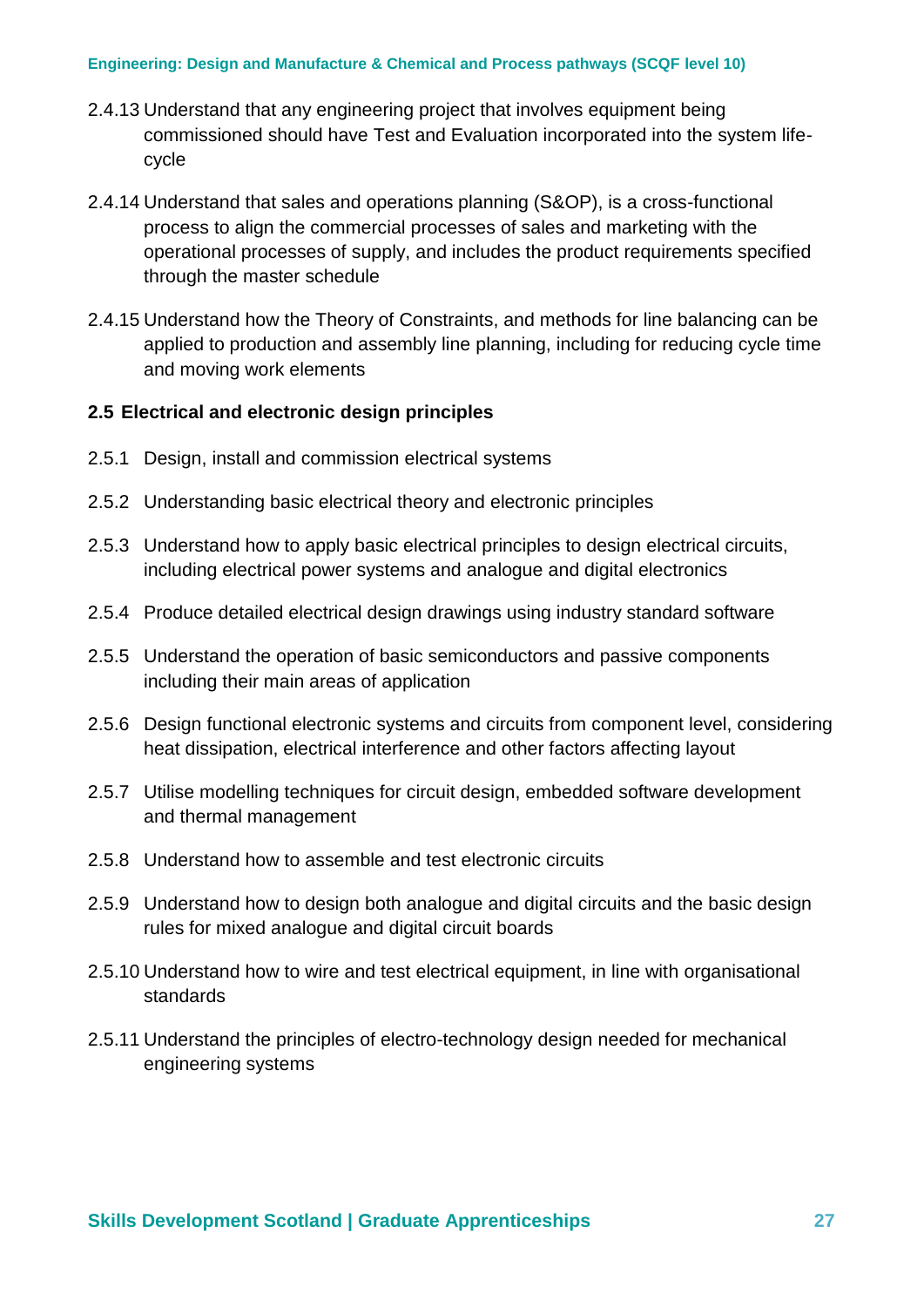### **2.6 Sustainable manufacturing**

- 2.6.1 Produce a detailed carbon footprint analysis of a product
- 2.6.2 Understand what is meant by sustainability in an industrial context
- 2.6.3 Understand the drivers of and barriers to sustainable manufacturing
- 2.6.4 Understand the practical limits of sustainability in an industrial and global context
- 2.6.5 Understand the implications of resource scarcity
- 2.6.6 Understand the growing importance of design for remanufacture and the concept of the circular economy to retain control of products and materials throughout the product life cycle, reducing life cycle costs of products and increasing sustainability
- 2.6.7 Understand the importance of design for disposal or reuse: The end-of-life of a product is an important consideration, especially where products contain toxic chemicals or other hazardous substances require careful disposal

### **2.7 Design and manufacture for applications**

- 2.7.1 Understand and analyse Engineering Thermofluid systems, based on mass and energy conservation
- 2.7.2 Design products for thermodynamics, fluid mechanics and turbomachinery applications
- 2.7.3 Understand the principles of structural design, including; statics and dynamics, simply supported beam and torsion

### **2.8 IT for Engineers**

- 2.8.1 Understand and apply IT software which supports engineering applications (such as spreadsheets, MATLAB etc.)
- 2.8.2 Understand the role of software programming in embedded systems within engineering products and systems
- 2.8.3 Understand the role and application of ERP, MRP and other enterprise software systems
- 2.8.4 Can apply industry standard project planning tools e.g. Prima Vera
- 2.8.5 Understand the range of product processing (e.g. for metal casting, metal forming and plastic injection moulding) and work flow simulation (e.g. Simul8)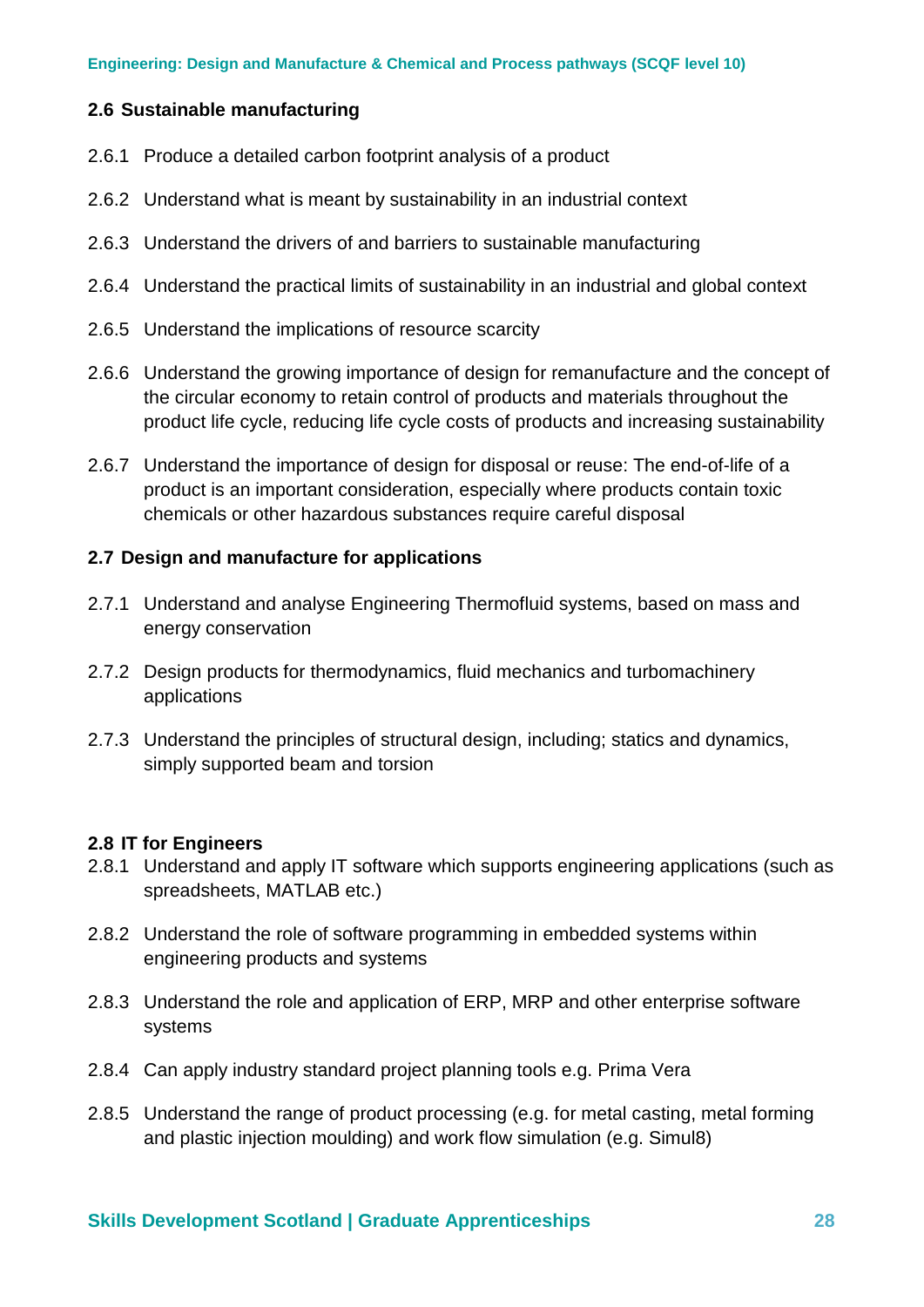**Table 3: Skills and knowledge coverage in chemical and process engineering principles**

| 3. Chemical and process engineering principles |                                                |  |  |
|------------------------------------------------|------------------------------------------------|--|--|
| 3.1.                                           | Applying scientific and mathematical knowledge |  |  |
| 3.2.                                           | Core chemical engineering                      |  |  |
| 3.3.                                           | Process design and development                 |  |  |
| 3.4.                                           | Process operations/process engineering support |  |  |
| 3.5.                                           | Computer applications and IT                   |  |  |
| 3.6.                                           | Health, occupational and process safety        |  |  |
| 3.7.                                           | Environment and sustainability                 |  |  |

### **3.1 Applying scientific and mathematical knowledge**

- 3.1.1 Apply the chemistry of materials (organic; inorganic; physical properties).
- 3.1.2 Apply mathematics required to support engineering (functions; expressions; data handling/representation; multivariable functions and solutions; 2nd order equations; calculus; vectors; statistics; differentiation; integration; matrices; algebra; geometry).
- 3.1.3 Carry out hypothesis testing using accepted principles.
- 3.1.4 Develop and apply mathematical modelling tools (e.g. using spreadsheets to develop conceptual models).
- 3.1.5 Use scientific principles: applied chemistry (atomic structure, molecular shape and chemical bonding etc.), biology (biochemistry, enzymes, cells, bacteria etc.) and physics (e.g. mechanics, forces, particle dynamics, work, energy, electrical circuits).
- 3.1.6 Recognise and apply relevant elements from other engineering disciplines (e.g. electrical power, motors, pressure vessels and their design; structural mechanics; micro-electronics).

### **3.2 Core chemical engineering**

- 3.2.1 Apply principles of unit operations (e.g. separation, crystallisation, evaporation, distillation, filtration etc.) to complex process and chemical engineering tasks.
- 3.2.2 Apply underpinning engineering principles when carrying out process and operational monitoring (e.g. flow measurement; use of pumps etc.).
- 3.2.3 Apply fluid mechanics principles to core chemical engineering processes (e.g. determining pipe flow).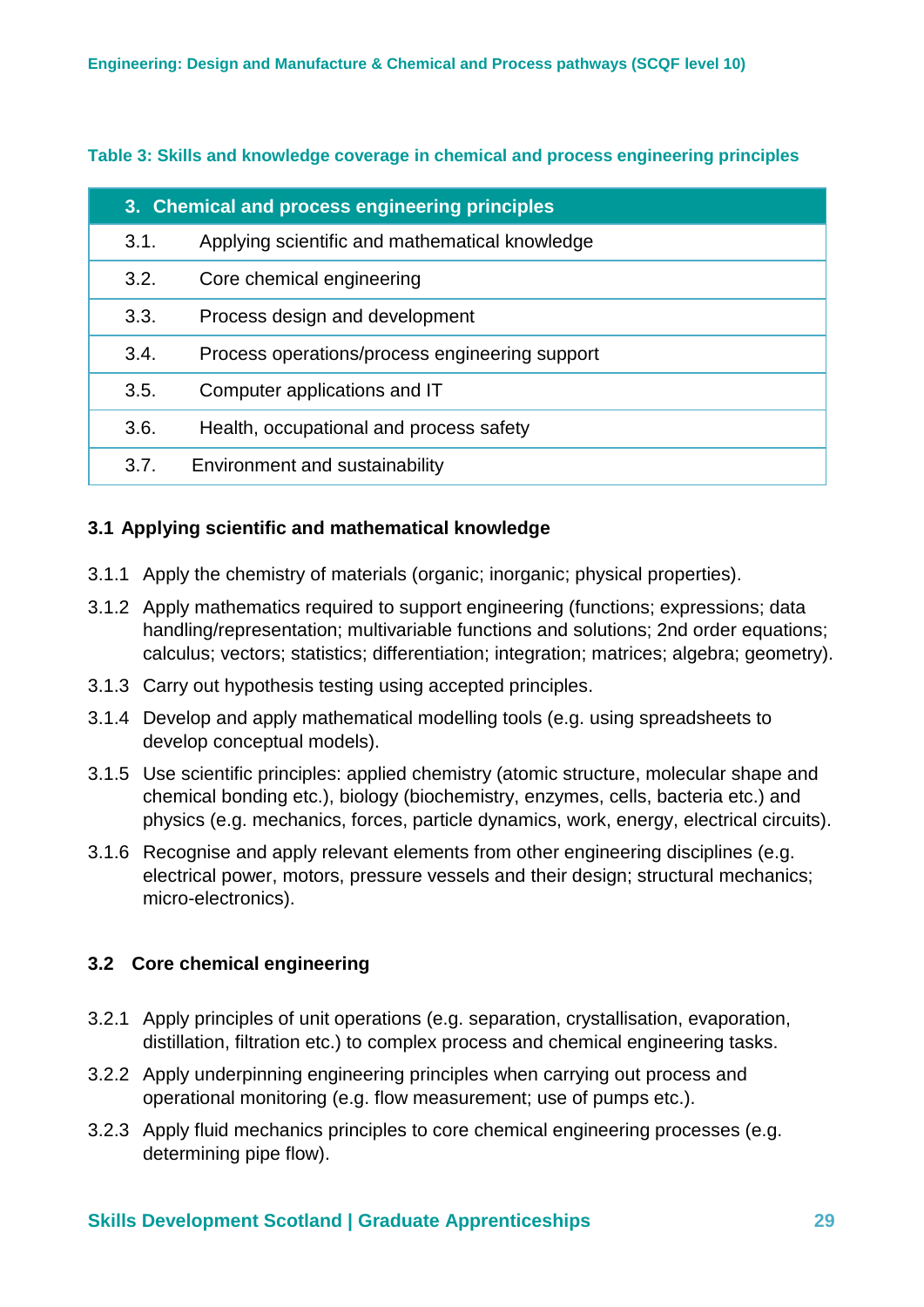- 3.2.4 Apply the principles of heat transfer (conduction and convection; radiation; boiling and condensation) to heat exchange across a range of different types and design of heat exchanger.
- 3.2.5 Carry out chemical/bio-chemical reaction calculations (material balance and energy balance; mass transfer; thermodynamics; fermentation) and show their application.

### **3.3 Process design and development**

- 3.3.1 Investigate, develop and implement solutions to design and operational problems, including those related to waste minimisation and reduction.
- 3.3.2 Design and conduct detailed practical experiments based on existing and welldefined processes.
- 3.3.3 Implement pilot plant including scaling-up/scaling down processes (knowledge of reaction kinetics; chemical equilibrium; material properties; thermodynamics).
- 3.3.4 Specify and select equipment and instrumentation, demonstrating an understanding of the pros and cons of different types of equipment.
- 3.3.5 Apply process modelling theory/tools including using computer modelling (e.g. representing chemical and physical processes; process control; transmitters and sensors; process instrumentation diagrams).
- 3.3.6 Apply an understanding of design economics (e.g. capital cost, value added and cashflow and impact on profit and loss).
- 3.3.7 Prepare basic designs including PI&D to support specification of equipment.
- 3.3.8 Evaluate process measurement and control systems.

### **3.4 Process operations/engineering support**

- 3.4.1 Perform start up and shut down operations.
- 3.4.2 Conduct pre-commissioning, commissioning and operations/process handover.
- 3.4.3 Apply knowledge for trouble-shooting of process engineering (reactors, heat exchangers).
- 3.4.4 Identify defects and apply elimination methodologies (e.g. root cause analysis) for trouble-shooting.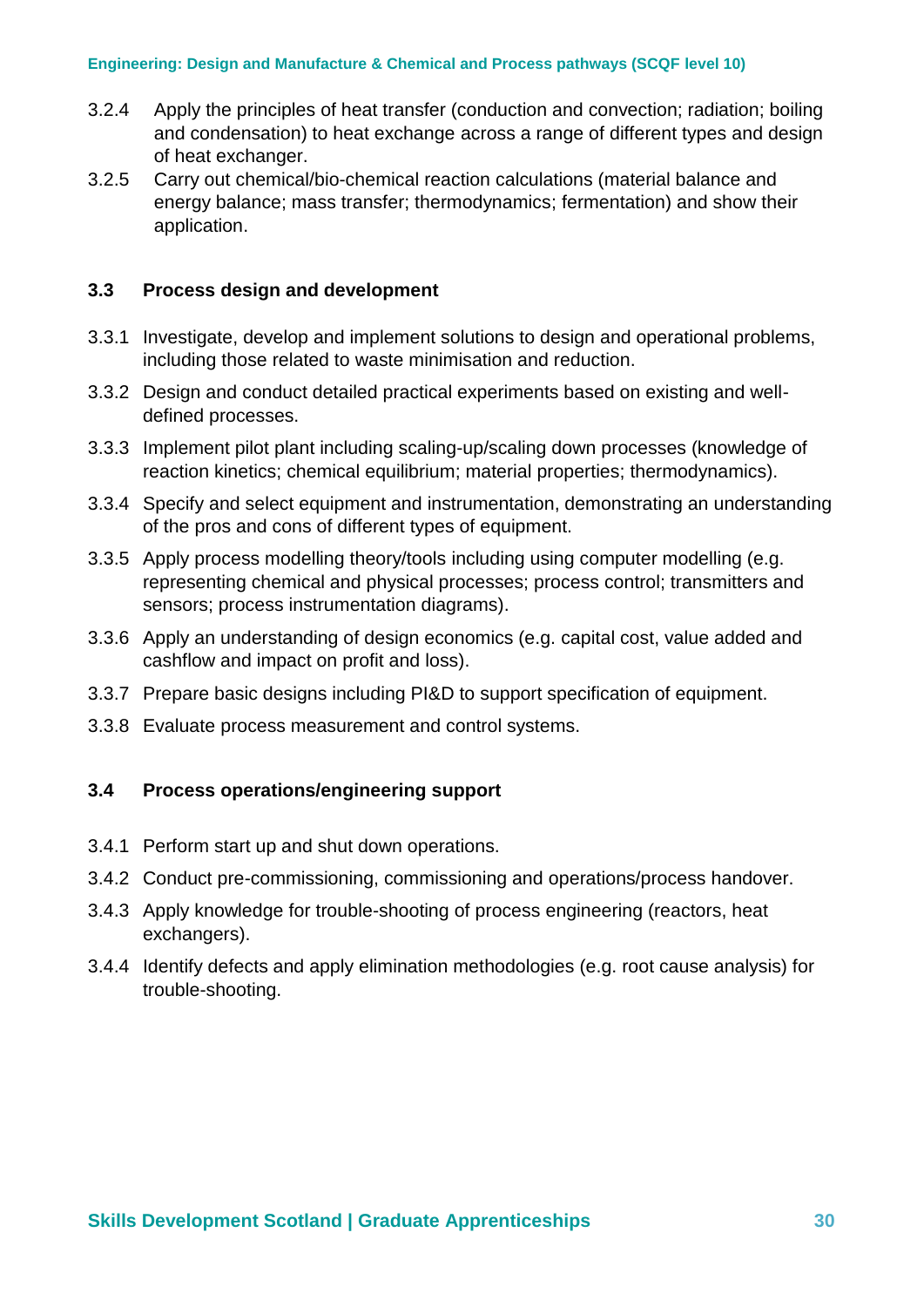### **3.5 Computer applications and IT**

- 3.5.1 Apply appropriate IT software to support engineering applications (such as process modelling software and spreadsheets etc.).
- 3.5.2 Outline the role of software programming in embedded systems within engineering products and systems.
- 3.5.3 Outline the role and application of ERP, MRP and other enterprise software systems.
- 3.5.4 Apply industry standard project planning tools.
- 3.5.5 Source and collect data and provide the data for analysis.
- 3.5.6 Test the validity and robustness of data, using appropriate statistical techniques (such as significance testing, A/B test etc).

### **3.6 Health, occupational and process safety**

- 3.6.1 Develop knowledge of and comply with current, relevant health and safety legislation.
- 3.6.2 Identify and take responsibility for health, safety and welfare issues.
- 3.6.3 Maintain an awareness of hazards and the process of their identification.
- 3.6.4 Understand and evaluate process safety (e.g. potential impacts of chemical reaction/fire and explosion/flammability for dusts, vapours, gases etc.).
- 3.6.5 Conduct risk and hazard assessment using recognized principles and indicating potential consequences.
- 3.6.6 Apply risk management and process safety mitigation strategies (e.g. LOPA).
- 3.6.7 Analyse how human factors can impact on process safety.
- 3.6.8 Comply with relevant codes of practice and industry standards.

### **3.7 Environment and sustainability**

- 3.7.1 Apply an understanding of environmental management systems.
- 3.7.2 Produce a detailed carbon footprint analysis of an engineering process.
- 3.7.3 Outline the principles of sustainability in an industrial context.
- 3.7.4 List the drivers of and barriers to sustainable manufacturing.
- 3.7.5 Describe and explain practical limits of sustainability in an industrial and global engineering context.
- 3.7.6 Assess the implications of resource scarcity.
- 3.7.7 Explain the growing importance of design for remanufacture and the concept of the circular economy to retain control of products and materials throughout the product life cycle.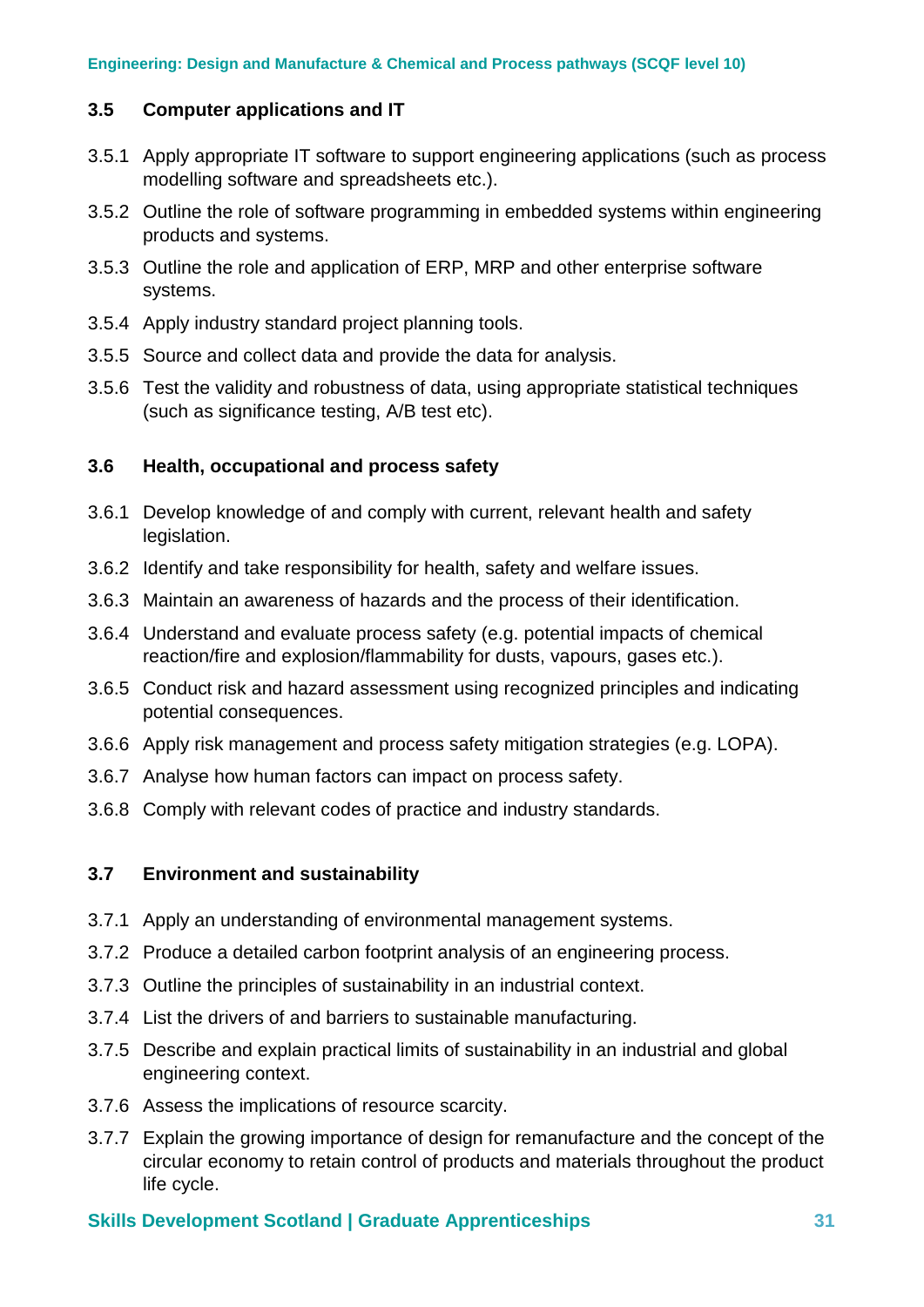3.7.8 Relate the importance of design to disposal or reuse.

3.7.9 Observe fully relevant environmental compliance and management regulations.

### **Table 4: Skills and knowledge coverage in engineering business and management**

| 4. Engineering business and management |                                                            |  |  |
|----------------------------------------|------------------------------------------------------------|--|--|
| 4.1                                    | Business functions, behaviours, ethics and courtesies      |  |  |
| 4.2                                    | Engineering design and manufacturing operations management |  |  |
| 4.3                                    | Supply chain management                                    |  |  |
| 4.4                                    | Organisational behaviour                                   |  |  |
| 4.5                                    | Business strategy and management                           |  |  |
| 4.6                                    | Business finance and accounting                            |  |  |
| 4.7                                    | Industrial engineering                                     |  |  |
| 4.8                                    | Global manufacturing strategy                              |  |  |

### **4.1Business functions, behaviours, ethics and courtesies**

- 4.1.1 Demonstrate professionalism in basic business behaviour, ethics and courtesies, including timeliness, focus when faced with distractions, and the ability to complete tasks to a deadline and to high quality standards.
- 4.1.2 Explain how basic business functions, organisational structures and organisational design contribute to creating successful engineering business.
- 4.1.3 Apply basic management considerations: prioritisation, task versus responsibility management, managing up and across the organisation, people considerations.
- 4.1.4 Understand the importance of conforming to the organisational values.

### **4.2Engineering design and manufacturing operations management**

- 4.2.1 Design, control, and improve processing and manufacturing operations.
- 4.2.2 Explain how manufacturing processes are managed to achieve the right quality of product, manufactured to meet the customer requirements, delivered on time, and making the most efficient use of resources available.
- 4.2.3 Evaluate the role of inventory in manufacturing systems, and apply basic ordering, replenishment, and forecasting techniques.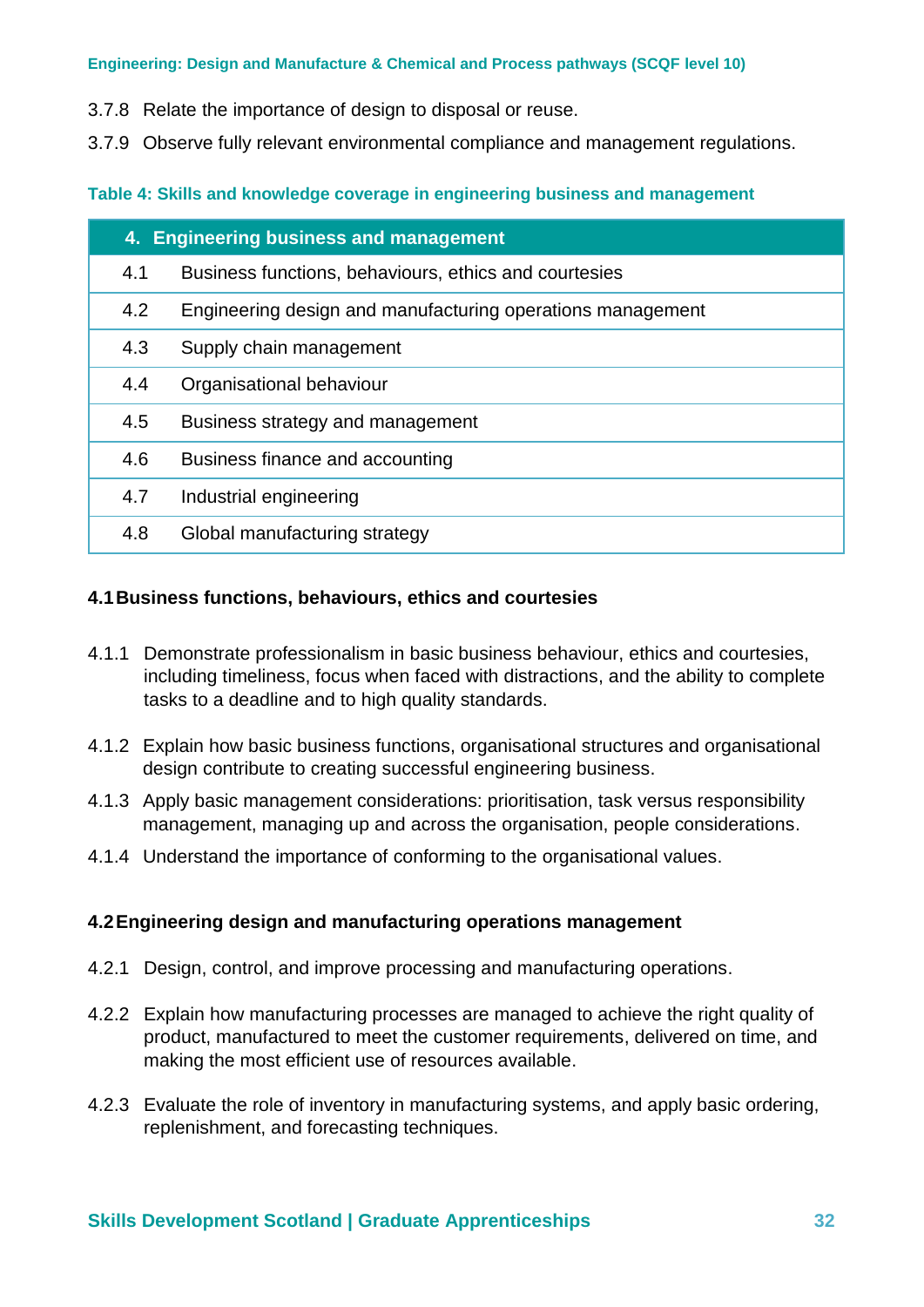- 4.2.4 Identify the major influences on the efficient processing through a factory, apply MRP techniques to scheduling, describe the implications of different co-ordination structures on job design, and describe how improvement processes relate to coordination strategies.
- 4.2.5 Show how manufacturing operations are integrated with other aspects of the business; how operations are managed across supply networks; and how the Internet affects manufacturing.
- 4.2.6 Analyse simple operational systems to enable discrete event models and spreadsheet models to be defined.
- 4.2.7 Explain how complex processing plants and manufacturing systems are maintained and managed and the challenges associated with this.
- 4.2.8 Explain the importance of managing process design for manufacture and the application of methods.
- 4.2.9 Analyse problems rigorously to develop and appraise options, and select an option appropriately taking into consideration relevant factors such as risk, opportunities, resources, cost, environmental issues, and fitness for purpose.

#### **4.3Supply chain management**

- 4.3.1 Understand that the make-versus-buy decision is based upon three key criteria; business strategy, product supply chain risks, and economic factors.
- 4.3.2 Understand the organisation's position in the supply-chain.
- 4.3.3 Explain the challenges of improving the performance of supply networks, including their re-design.
- 4.3.4 Explain the commercial aspects of supply chain management (including ITT, RFP, contract negotiation and dispute management).
- 4.3.5 Explain the roles of supplier selection, procurement and supplier management.

### **4.4 Organisational behaviour**

- 4.4.1 Understand models of organisational behaviour, processes and change.
- 4.4.2 Apply organisational models to "real world" examples and situations.
- 4.4.3 Understand how changing organisational behaviours can deliver improvements in business results.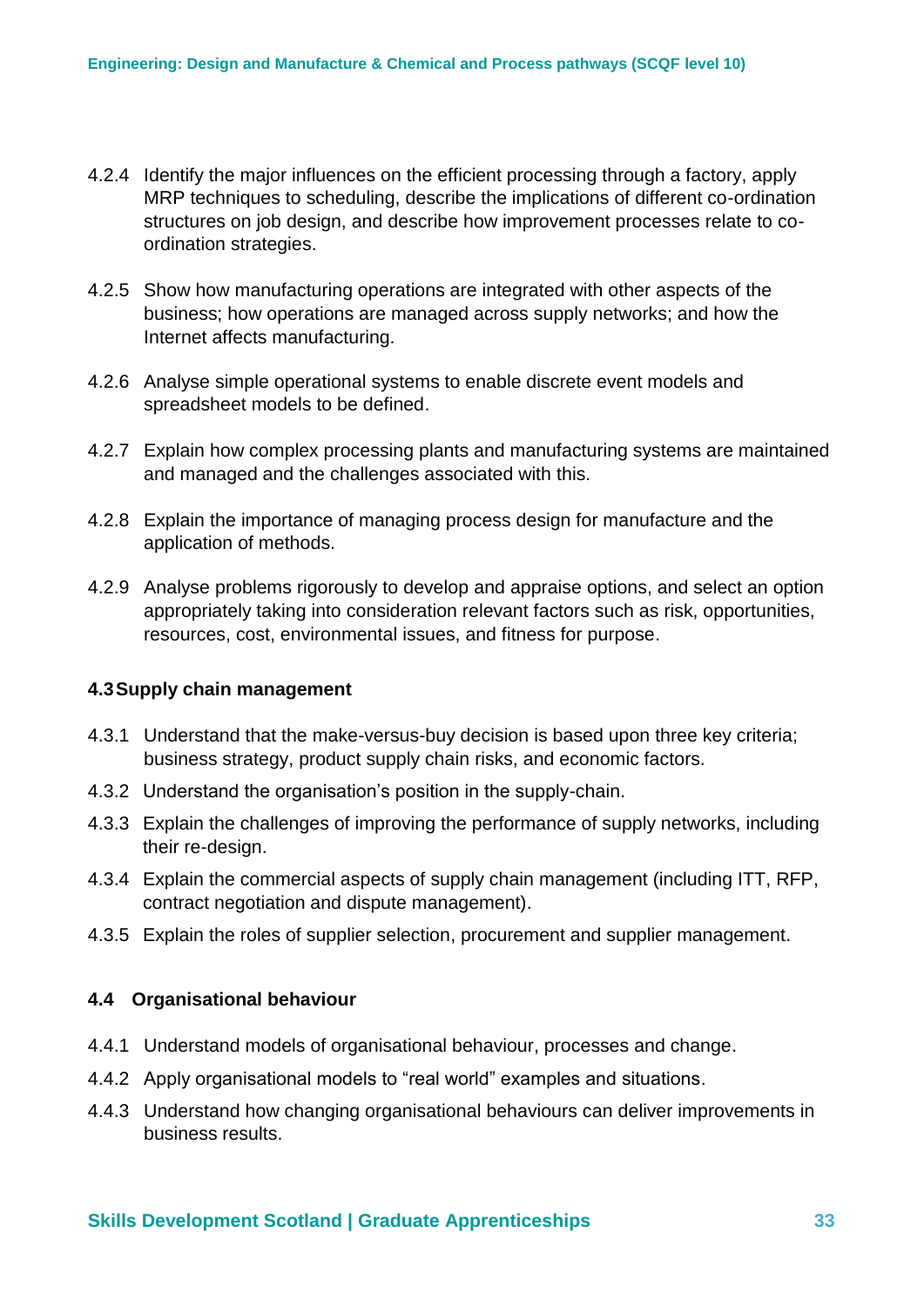#### **4.5 Business strategy and management**

- 4.5.1 Apply strategic business practices (including goal and objective setting, risk identification and response strategies).
- 4.5.2 Understand organisational theory, change management, marketing, human resource management and service management to engineering technology solutions development.
- 4.5.3 Understand the importance of business processes and demonstrate the ability to document and analyse them.
- 4.5.4 Understand the principles of business transformation by being able to decompose and abstract a non-obvious business problem, collect relevant information, perform root cause analysis, consider options and make recommendations.
- 4.5.5 Understand and apply the principles of quality management.
- 4.5.6 Understand the application of systems thinking, flow charting, type and frequency data analysis, modelling future flows.
- 4.5.7 Demonstrate the importance of integrating management and business practices with the engineering firm's strategic objectives, including vision and strategy formulation.
- 4.5.8 Understand the nature of governance, and assurance, for organisational effectiveness.
- 4.5.9 Understand the significance of human factors including leadership in the effective implementation and management of business operating systems and business processes.

#### **4.6 Business finance and accounting**

- 4.6.1 Demonstrate a range of financial techniques and skills including (but not limited to):
	- managing a budget
	- cash flows
	- profit and loss accounts)
- 4.6.2 Provide an example of the value of technology investments and apply benefits management.
- 4.6.3 Formulate a well-reasoned investment proposal.
- 4.6.4 Explain the difference between Capital Expenditures (CAPEX) and Operating Expenses (OPEX) and provide examples of each.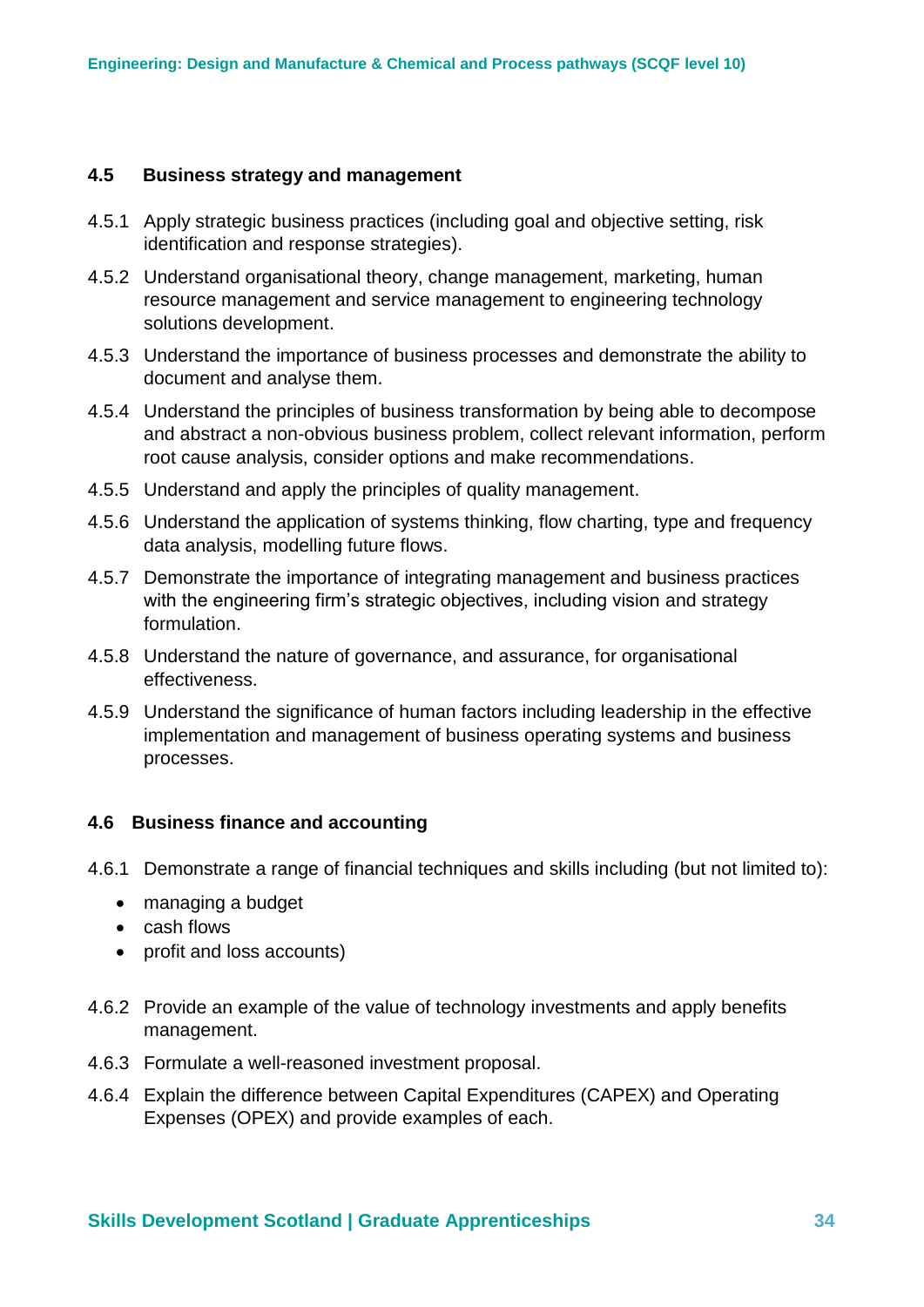### **4.7 Industrial Engineering**

- 4.7.1 Understand the roles of time standards in manufacturing.
- 4.7.2 Appraise the ways in which time standards can be determined, showing the advantages and disadvantages of each method.
- 4.7.3 Explain the factors that affect the layout of a production facility.
- 4.7.4 Select the appropriate method of materials for a range of engineering tasks.
- 4.7.5 Explain the concept of quality and list the different attributes of quality.
- 4.7.6 Explain the role of inspection; design and apply sampling plans for inspections.
- 4.7.7 Apply an understanding of process improvement techniques (e.g. Six Sigma, lean).

### **4.8 Global manufacturing strategy**

- 4.8.1 Explain the principles and practice of industrial economics and the role of manufacturing in the global economy.
- 4.8.2 Explain the different strategies that firms may adopt for growth, how changing global conditions influence their management and the implications for industrial policy.
- 4.8.3 Explain the importance of the global economy and the evolving structure of industries and firms.
- 4.8.4 Evaluate the key aspects of management decision-making that shape the development of global business and the way in which it is governed.
- 4.8.5 Describe key characteristics of modern manufacturing industries, and what factors are driving changes within them.
- 4.8.6 Analyse the ways in which companies and governments can respond to industrial transformation.
- 4.8.7 Explain some of the different ways in which incumbent and new firms can capture value from changes in the industry structures.
- 4.8.8 Describe the basics of how industrial and innovation policies are developed and implemented.
- 4.8.9 Recognise the complexity and trade-offs that are a feature of policy implementation.
- 4.8.10 Explain in what ways analytical tools (including PESTLE and SWOT) can be used for strategic business planning and to aid understanding of external influences on a business.
- 4.8.11 Explain how macroeconomics, including the effects of currency fluctuations/hedging may impact engineering business.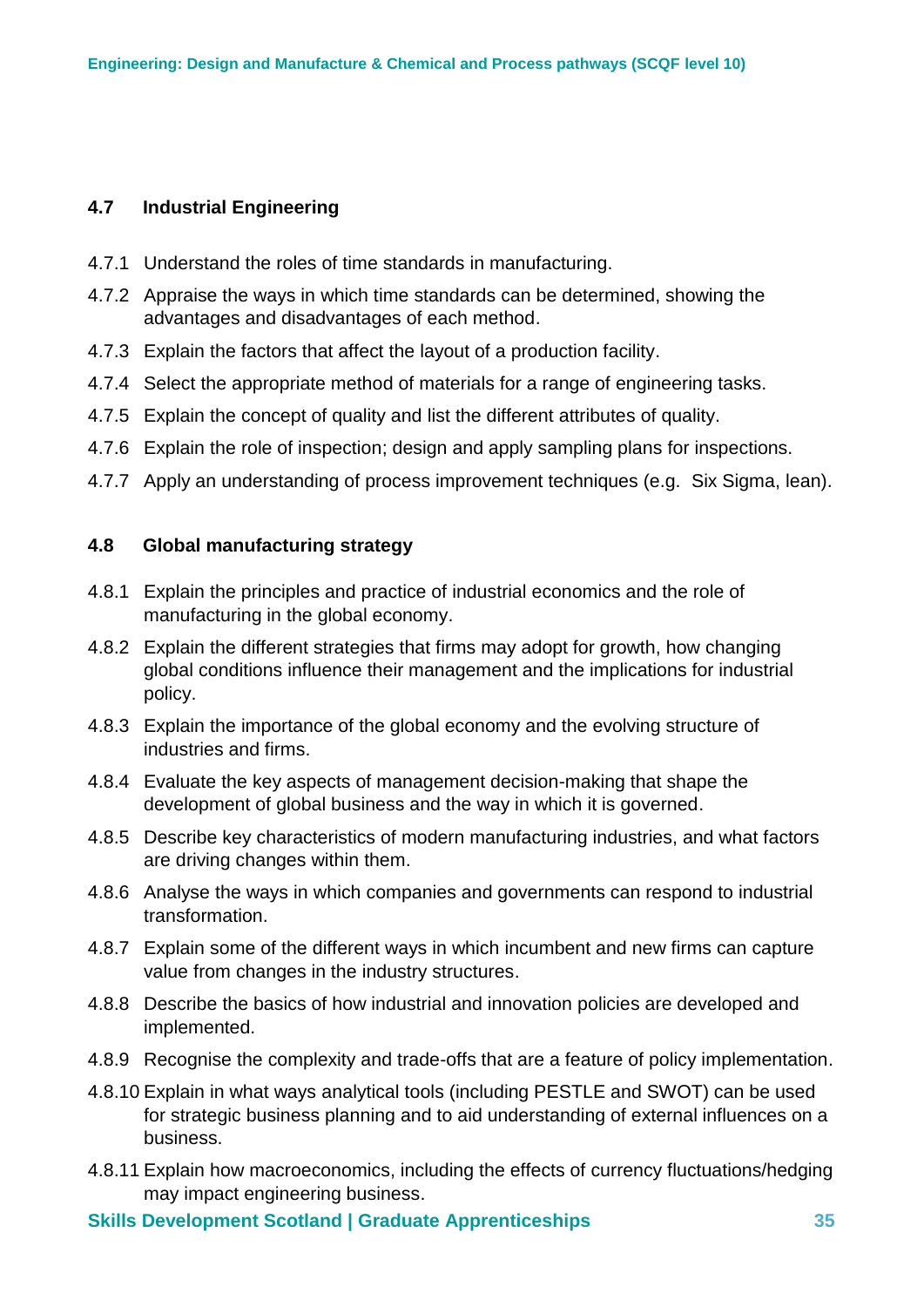**Table 5: Skills and knowledge coverage in engineering project and delivery management**

| 5. Engineering project and delivery management      |
|-----------------------------------------------------|
| 5.1 Project management approaches and methodologies |
| 5.2 Project planning                                |
| 5.3 Project execution                               |
| 5.4 Project risk assessment and management          |

### **5.1 Project management approaches and methodologies**

- 5.1.1 Understand engineering project development lifecycles and processes, including Lifecycle Management, Cradle to Grave analysis and Stage and Gate interval controls.
- 5.1.2 Specify project scope and identify project objectives and critical success factors.
- 5.1.3 Follow a systematic methodology for initiating, planning, executing, controlling, and closing process engineering projects by applying quality and industry standard processes, methods, techniques and tools to execute projects.
- 5.1.4 Be aware of structured programme and project management environments (e.g. including the principles of agile in a project situation (even in a non-agile environment).
- 5.1.5 Understand and fulfil customer requirements using development and management processes: elicitation, specification, analysis and applying tools for managing requirements.

### **5.2 Project planning**

- 5.2.1 Identify and agree project scope, timescale and deliverables and construct a project specification.
- 5.2.2 Construct a project plan, including milestones, for a multi-threaded project applying assumptions, dependencies and constraints, and including resource balancing and scheduling.
- 5.2.3 Produce a work breakdown structure (WBS), identifying activities and calculating overall estimates of costs/effort incorporating the allocation and management of appropriate phased contingency.
- 5.2.4 Develop a logic diagram and perform network and critical path analysis.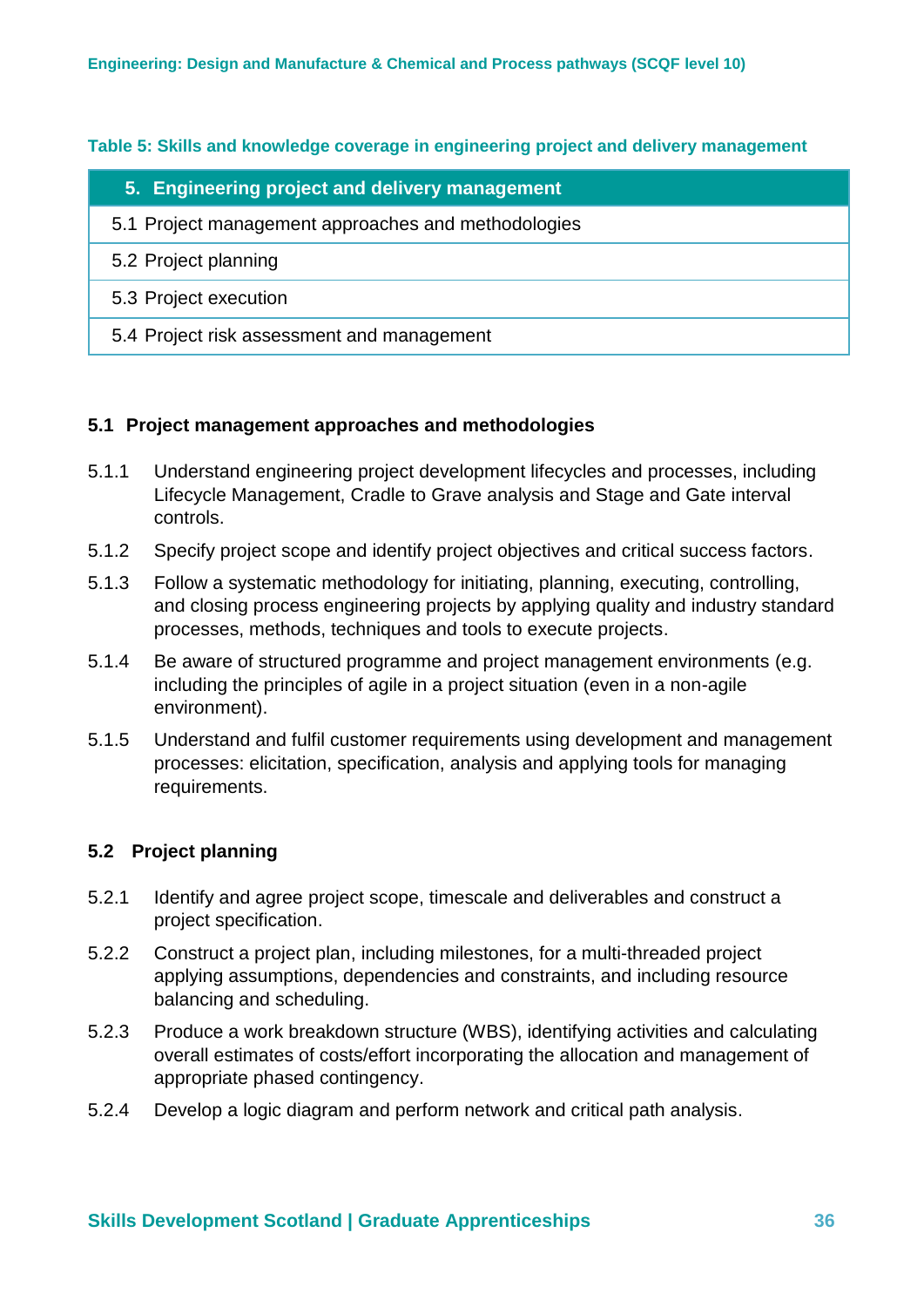### **5.3 Project execution**

- 5.3.1 Manage an engineering project (typically less than six months, no interdependency with other projects and no strategic impact) including identifying and resolving deviations and the management of problems and escalation processes.
- 5.3.2 Apply project controls, including S-curves (to allow the progress of a project to be tracked visually over time), identifying and managing deviations from the planned schedule of a project.
- 5.3.3 Conduct regular project reviews and effectively manage the project review process (including planning and management).
- 5.3.4 Resolve any issues of quality, cost and time concerned with project implementation (including contractual obligations and resource constraints).
- 5.3.5 Set up the project team, including defining the roles and responsibilities of a typical project management team and how they interact.

#### **5.4 Project risk assessment and management**

- 5.4.1 Define, analyse and prioritise project risks and issues, identifying risk severity, ranking risks and dealing with residual risk.
- 5.4.2 Record and communicate risks through risk reports, registers or logs.
- 5.4.3 Plan and implement contingency plans and risk responses.
- 5.4.4 Track risks and associated tasks, linking risks and dependencies to project activities.
- 5.4.5 Apply issues management techniques.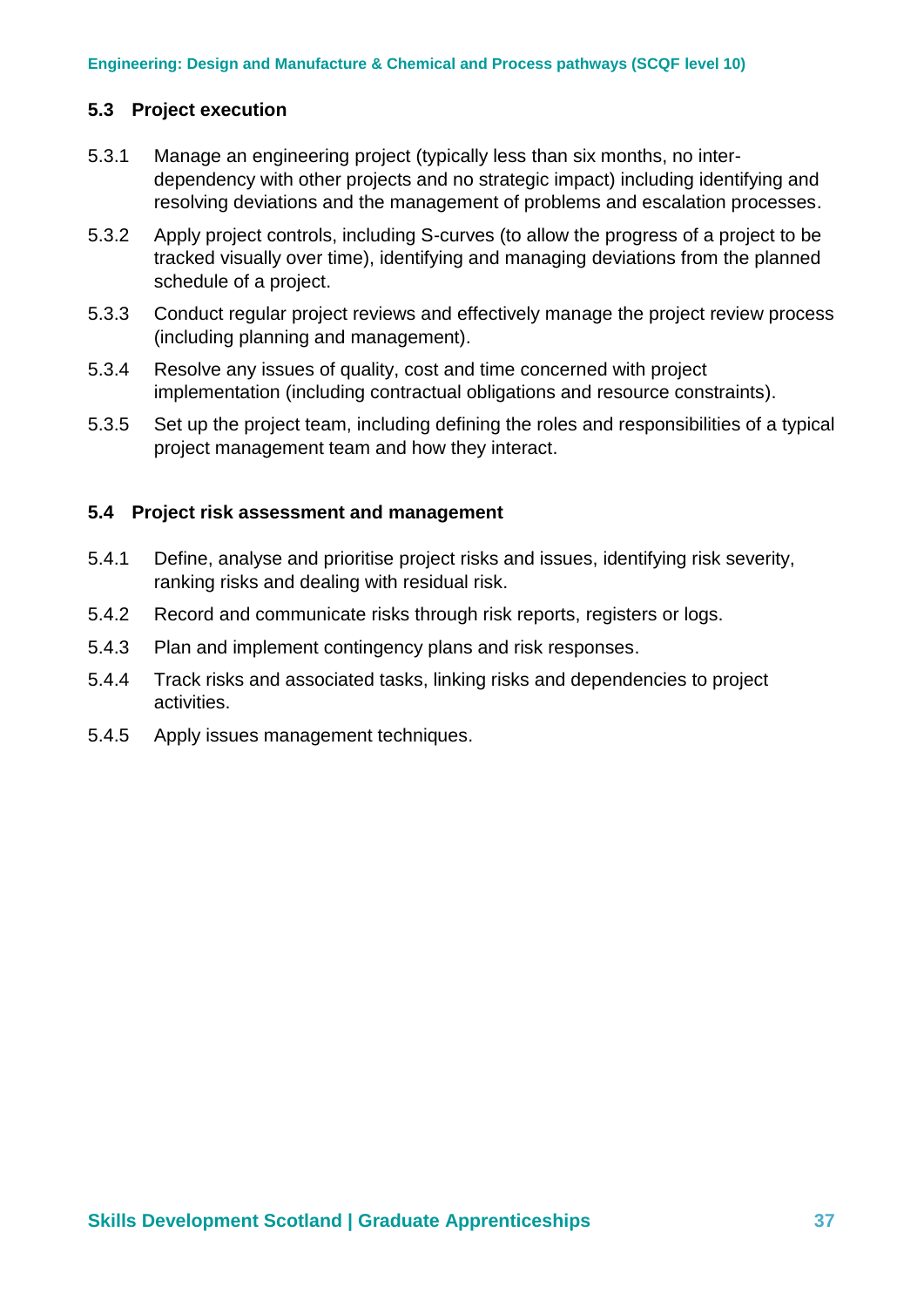### <span id="page-37-0"></span>**Appendix C: Framework development summary**

A GA framework sets out the required knowledge, skills and learning outcomes identified through employer and key partner consultation to support the delivery of a Graduate Apprenticeship programme. This is achieved through employer and key partner input to Technical Expert Groups (TEGs).

TEGs are short life working groups designed to act as an advisory group on behalf of the sector and contribute to the development and course design of a GA. TEGs are integral to the process of developing GAs that provide quality, consistency and relevance to industry.

Each TEG is made up of employers, professional or industry bodies, learning providers, and subject/technical experts from the related industry.

The following organisations were consulted in the development of this framework:

Engineering: Design and Manufacture (including Chemical & Process pathway) at SCQF level 10.

| <b>Employers</b>                                                                                                                                                                                                                           | <b>Learning Providers</b>                                                                           | <b>Professional Bodies</b> |  |  |  |
|--------------------------------------------------------------------------------------------------------------------------------------------------------------------------------------------------------------------------------------------|-----------------------------------------------------------------------------------------------------|----------------------------|--|--|--|
|                                                                                                                                                                                                                                            | Engineering: Chemical & Process TEG                                                                 |                            |  |  |  |
| Petroineos<br>CalaChem<br>Fujifilm<br><b>Booth Welsh</b><br><b>IBioIC</b><br><b>Wood Group</b><br>Syngenta<br><b>Scotmas</b>                                                                                                               | Heriot-Watt University<br>University of Strathclyde                                                 | IChemE (Heriot-Watt        |  |  |  |
| <b>Engineering: Design and Manufacture TEG</b>                                                                                                                                                                                             |                                                                                                     |                            |  |  |  |
| <b>Babcock Marine</b><br><b>BAE Systems</b><br><b>Booth Welsh</b><br><b>FMC Technologies</b><br>GlaxoSmithKline<br>Leonardo<br>MacTaggart Scott<br>Michelin Tyre Plc.<br>QinetiQ<br>Raytheon UK<br><b>Thales Optronics</b><br>Tokheim Ltd. | Glasgow Caledonian<br>University of Strathclyde<br>Forth Valley College (on<br>University of Dundee | Semta                      |  |  |  |